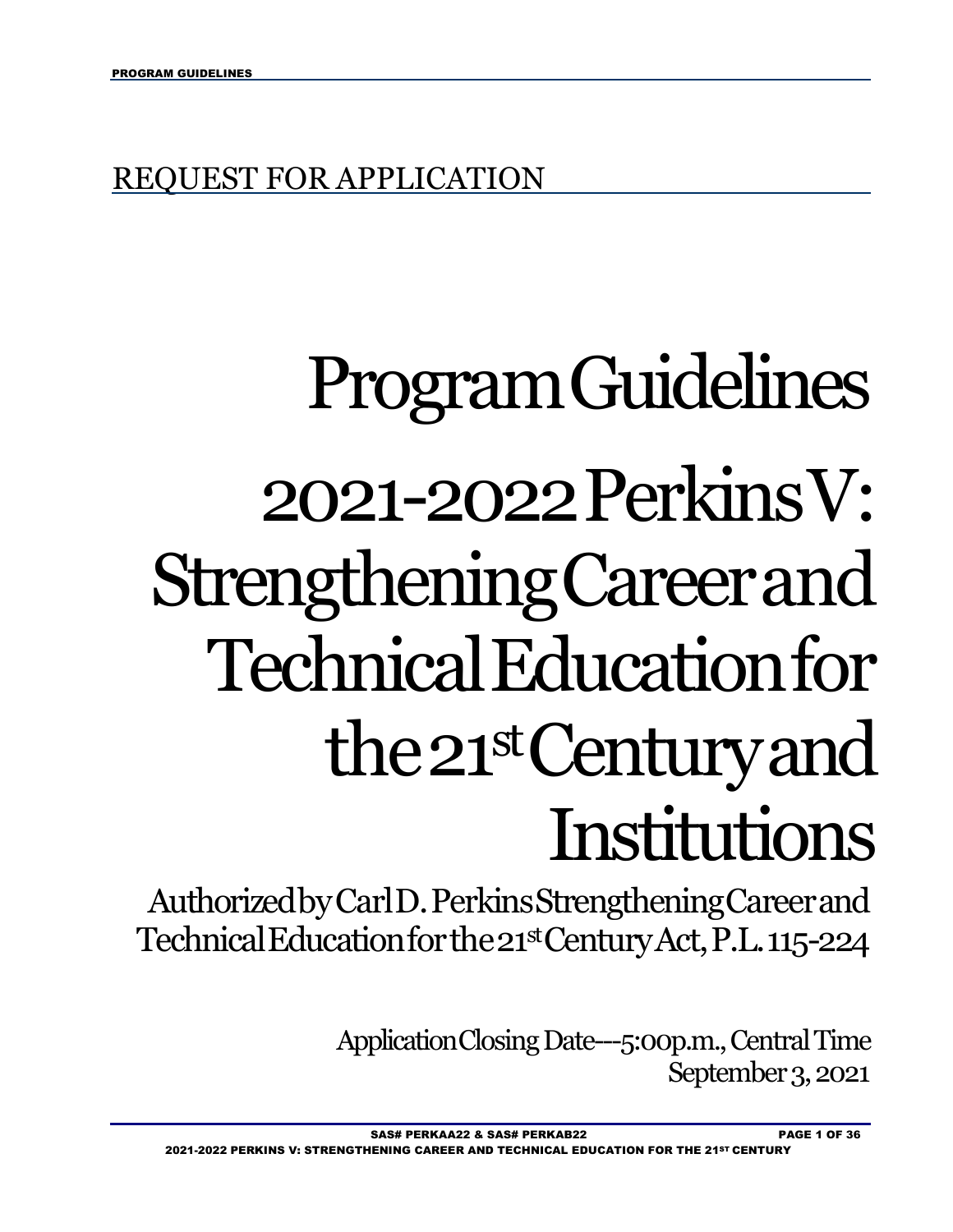#### T E X A S ED U C A T I O N A G EN C Y

**College, Career, and Military Prep Career and Technical Education Unit 1701 North Congress Avenue Austin, Texas 78701** 

© Copyright 2021 by the Texas Education Agency. All Rights Reserved.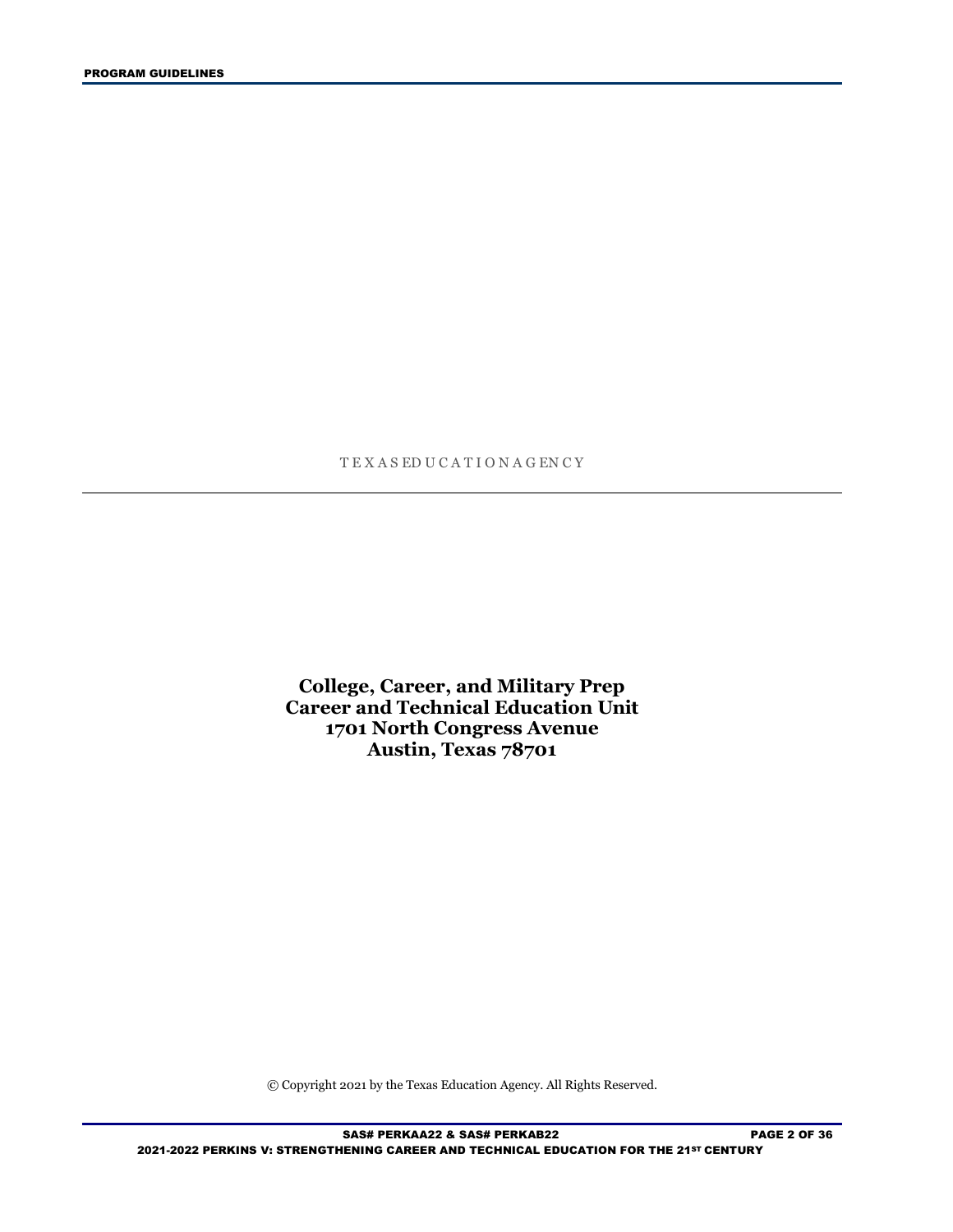## **Contents**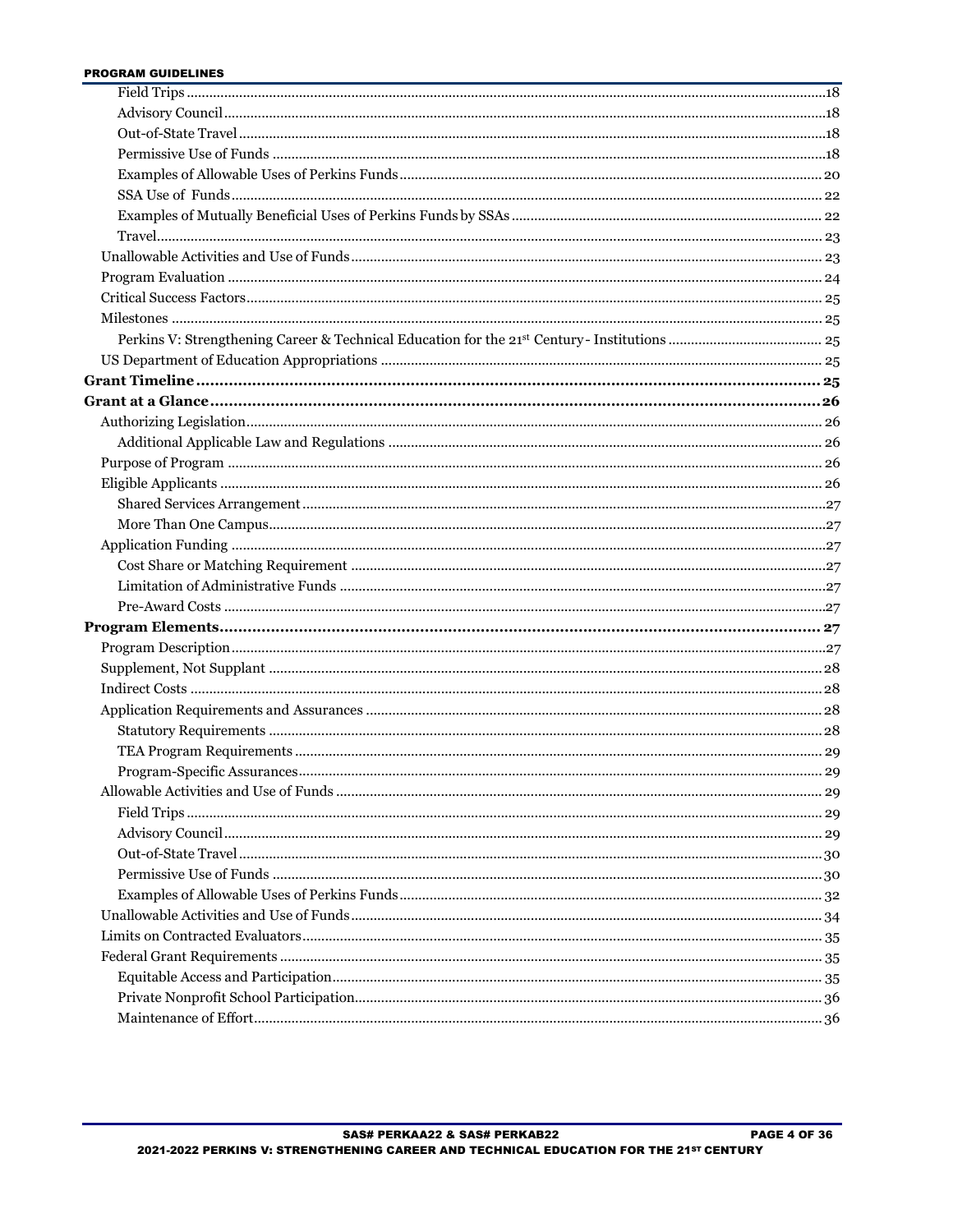## <span id="page-4-0"></span> **Introductionto theProgram Guidelines**

TEA, as the pass-through entity<sup>1</sup>, is the grantee<sup>2</sup> from the U.S. Department of Education (USDE) and TEA awards subgrants to non-federal entitie[s3 s](#page-4-4)uch as local educational agencies (LEAs), herein as subgrantee or grantee. For purposes of this document, TEA may use the terms grantee and including school districts, charter schools, and education service centers, and to a lesser degree institutions of higher education (IHEs), and nonprofit organizations (NPOs) who are the agency's subgrantee[s4.](#page-4-5) These guidelines apply to all subgrantees of TEA, regardless of whether referenced subgrantee synonymously for its subrecipients.

 (SAS) consists of all schedules (i.e., forms) to be completed in order for the applicant to be eligible for funding. The application to which these instructions refer must be submitted electronically This part of the request for application (RFA), Program Guidelines, is to be used in conjunction with the [General and Fiscal Guidelines a](http://tea.texas.gov/WorkArea/linkit.aspx?LinkIdentifier=id&ItemID=25769819073)nd the schedule instructions. The Standard Application System through the eGrants system.

For applicants selected for funding, all guidelines and instructions will be incorporated by reference into the Notice of Grant Award (NOGA).

### <span id="page-4-1"></span>**Requirement for User Name and Password**

To access eGrants and apply for this grant, you must have access to the TEA Login (TEAL). Follow these steps to apply for a user name and password on TEAL:

- begin the process of applying for a TEAL account online. 1. Visit the **TEA Login (TEAL)** page of the TEA website. Select **Request New User Account** to
- 2. Once you have been assigned a TEA Login (TEAL) account, log into TEAL and under Self-Service select My Application Accounts.

<span id="page-4-4"></span><sup>3</sup> Non-federal entity is defined as a state, local government, Indian tribe, institution of higher education, or nonprofit organization that carries out a federal award as a recipient or subrecipient. (2 CFR 200.69)

<span id="page-4-5"></span><sup>4</sup>Subgrantee is defined by TEA to be the same as a subrecipient which is defined as a non-federal entity that receives a subaward from a pass-through entity to carry out part of a federal program; but does not include an individual that is a beneficiary of such program. (2 CFR 200.93) Subgrantee is defined in 34 CFR 77 as the legal entity to which a subgrant is awarded and that is accountable to the grantee for the use of the funds provided.

<span id="page-4-2"></span> $1<sup>1</sup>$  Pass-through entity is defined as a non-Federal entity that provides a subaward to a subrecipient to carry out part of a federal program. (2 CFR 200.74)

<span id="page-4-3"></span> government for the use of the funds provided. The term "grantee" does not include any secondary recipients, <sup>2</sup> Grantee is defined as the legal entity to which a grant is awarded and that is accountable to the federal such as subgrantees and contractors that may receive funds from a grantee. (34 CFR 77)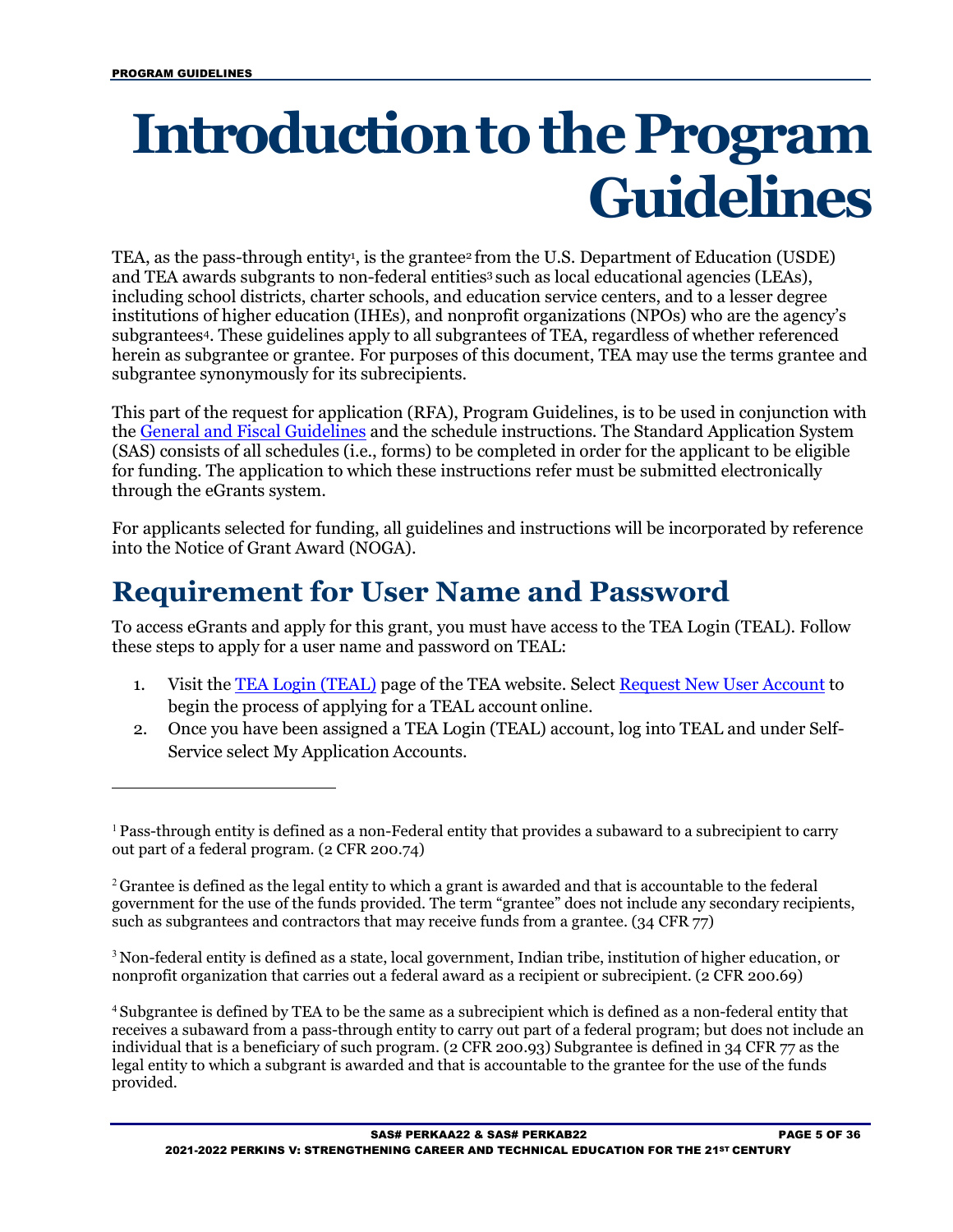follow the instructions to submit your request. 3. The My Accounts tab will open. Select Request New Account and find eGrants in the list and

## <span id="page-5-0"></span>**Application Submission through eGrants**

Submit the application for this grant program electronically through the TEA eGrants system. Refer to the [General and Fiscal Guidelines f](http://tea.texas.gov/WorkArea/linkit.aspx?LinkIdentifier=id&ItemID=25769819073)or more specific information about accessing eGrants and obtaining the required TEAL user ID and password.

Applications must be submitted as follows:

- • Those submitted by public LEAs must be signed electronically by the superintendent of the school district or a designee.
- • Applications submitted by regional Education Service Centers (ESCs) must be signed electronically by the executive director or a designee.
- the chief operating officer of the school. • Applications submitted by open-enrollment charter schools must be signed electronically by
- the application must be signed electronically by the superintendent or designee. • Campuses and campus charter schools must apply through their public-school district, and

## <span id="page-5-1"></span>**Reference to the General and Fiscal Guidelines**

The Program Guidelines provide information specifically relevant to this grant program. The [General and Fiscal Guidelines p](http://tea.texas.gov/WorkArea/linkit.aspx?LinkIdentifier=id&ItemID=25769819073)rovide information relevant to all TEA grant programs. Throughout the Program Guidelines, cross-references are given to applicable sections of the [General and Fiscal](http://tea.texas.gov/WorkArea/linkit.aspx?LinkIdentifier=id&ItemID=25769819073)  [Guidelines.](http://tea.texas.gov/WorkArea/linkit.aspx?LinkIdentifier=id&ItemID=25769819073) **It is critical that you review all referenced sections of the [General and Fiscal](http://tea.texas.gov/WorkArea/linkit.aspx?LinkIdentifier=id&ItemID=25769819073)  [Guidelines w](http://tea.texas.gov/WorkArea/linkit.aspx?LinkIdentifier=id&ItemID=25769819073)hen preparing your application.** 

## <span id="page-5-2"></span>**Federal Grant Requirements**

#### <span id="page-5-3"></span>**Equitable Access and Participation**

See the [General and Fiscal Guidelines,](http://tea.texas.gov/WorkArea/linkit.aspx?LinkIdentifier=id&ItemID=25769819073) Equitable Access and Participation.

This requirement does apply to this federally funded grant program.

#### <span id="page-5-4"></span>**Nontraditional Programs**

 stereotyping in curriculum, instruction, and services. Materials and practices (instructional and counseling) should be reviewed for gender equity. If materials or practices are determined to be eliminate stereotypical practices and gender bias. The district/SSA should provide CTE programs and instruction for students enrolled in CTE courses that are nontraditional for their gender. Every effort is to be made to eliminate sex bias and biased toward either gender, the district/SSA should establish and implement a plan that will

#### <span id="page-5-5"></span>**Private Nonprofit SchoolParticipation**

See the [General and Fiscal Guidelines,](http://tea.texas.gov/WorkArea/linkit.aspx?LinkIdentifier=id&ItemID=25769819073) Private Nonprofit School Participation.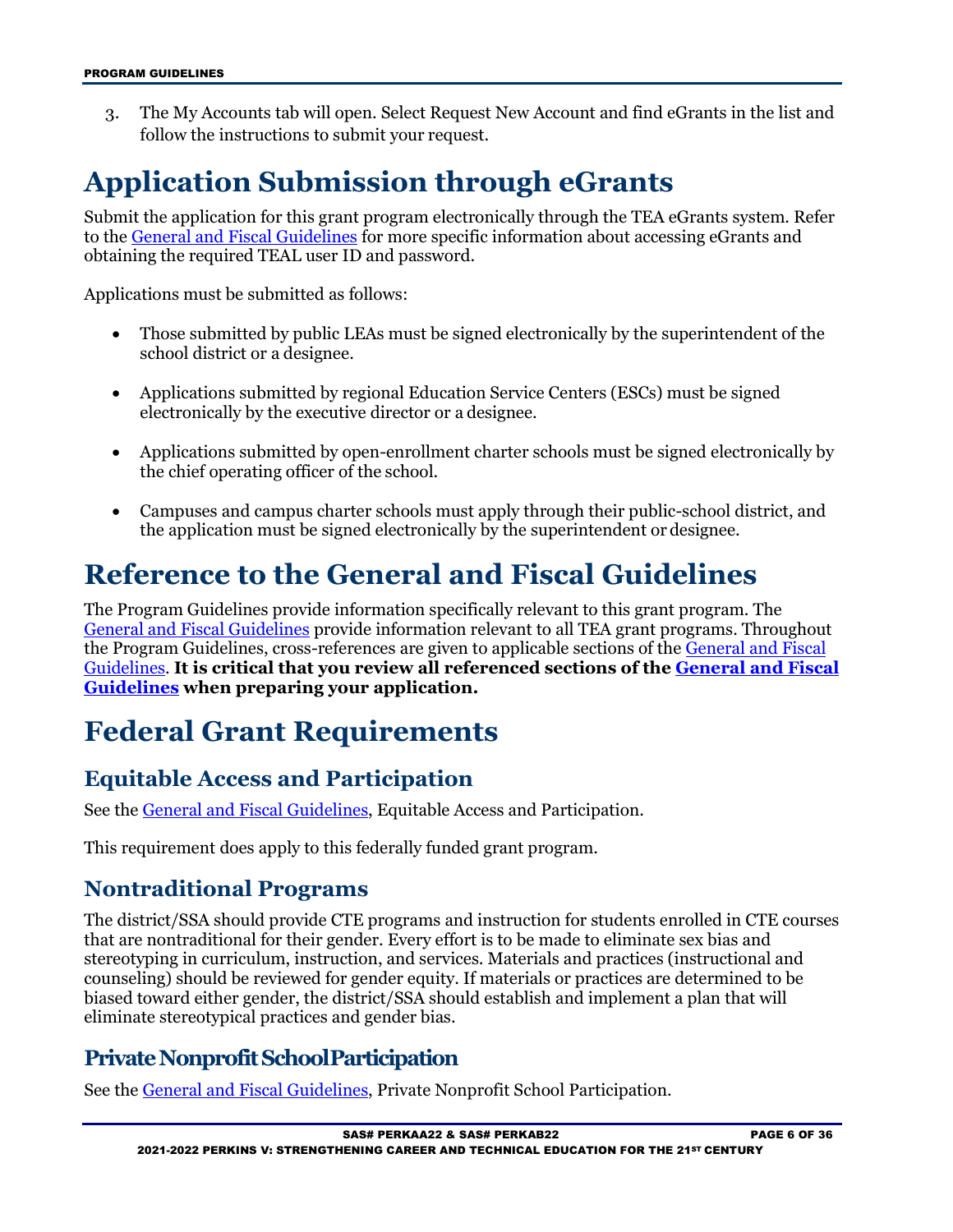#### PROGRAM GUIDELINES

 nonprofit private school that offers career and technical secondary education programs and that is located in the region served by the applicant, the applicant must request the Private Nonprofit School Participation schedule from the Grants Administration Division to be submitted as an This requirement does apply to this federally funded grant program. Upon written request from a attachment in an amendment to the application.

#### **Personnel**

 An eligible agency or eligible recipient that uses funds under this Act for in-service and preservice shall, to the extent practicable, upon written request, permit the participation in such programs of CTE professional development programs for CTE teachers, administrators, and other personnel CTE secondary school teachers, administrators, and other personnel in non-profit private schools offering career and technical secondary education programs located in the geographical area served by such eligible agency or eligible recipient.

#### **Student Participation**

- meaningful participation, in CTE programs and activities receiving funding under this Act, geographical area served by the eligible recipient. 1. **Student Participation:** Except as prohibited by State or local law, an eligible recipient may, upon written request, use funds made available under this Act to provide for the of secondary school students attending nonprofit private schools who reside in the
- school students attending nonprofit private schools. 2. **Consultation:** An eligible recipient shall consult, upon written request, in a timely and meaningful manner with representatives of nonprofit private schools in the geographical area served by the eligible recipient described in paragraph (1) regarding the meaningful participation, in CTE programs and activities receiving funding under this Act, of secondary

#### <span id="page-6-0"></span>**Maintenance of Effort**

See the [General and Fiscal Guidelines,](http://tea.texas.gov/WorkArea/linkit.aspx?LinkIdentifier=id&ItemID=25769819073) Maintenance of Effort.

<span id="page-6-1"></span>This requirement does not apply to this federally funded grant programs.

## **Application Elements**

This section describes the requirements and attachments that must be addressed in and included with the application.

## <span id="page-6-2"></span>**Required Attachments**

See the following sections of th[e General and Fiscal Guidelines:](http://tea.texas.gov/WorkArea/linkit.aspx?LinkIdentifier=id&ItemID=25769819073)

- Fiscal-Related Documentation Required to Be on File
- Required Fiscal-Related Attachments
- Required Program-Related Attachments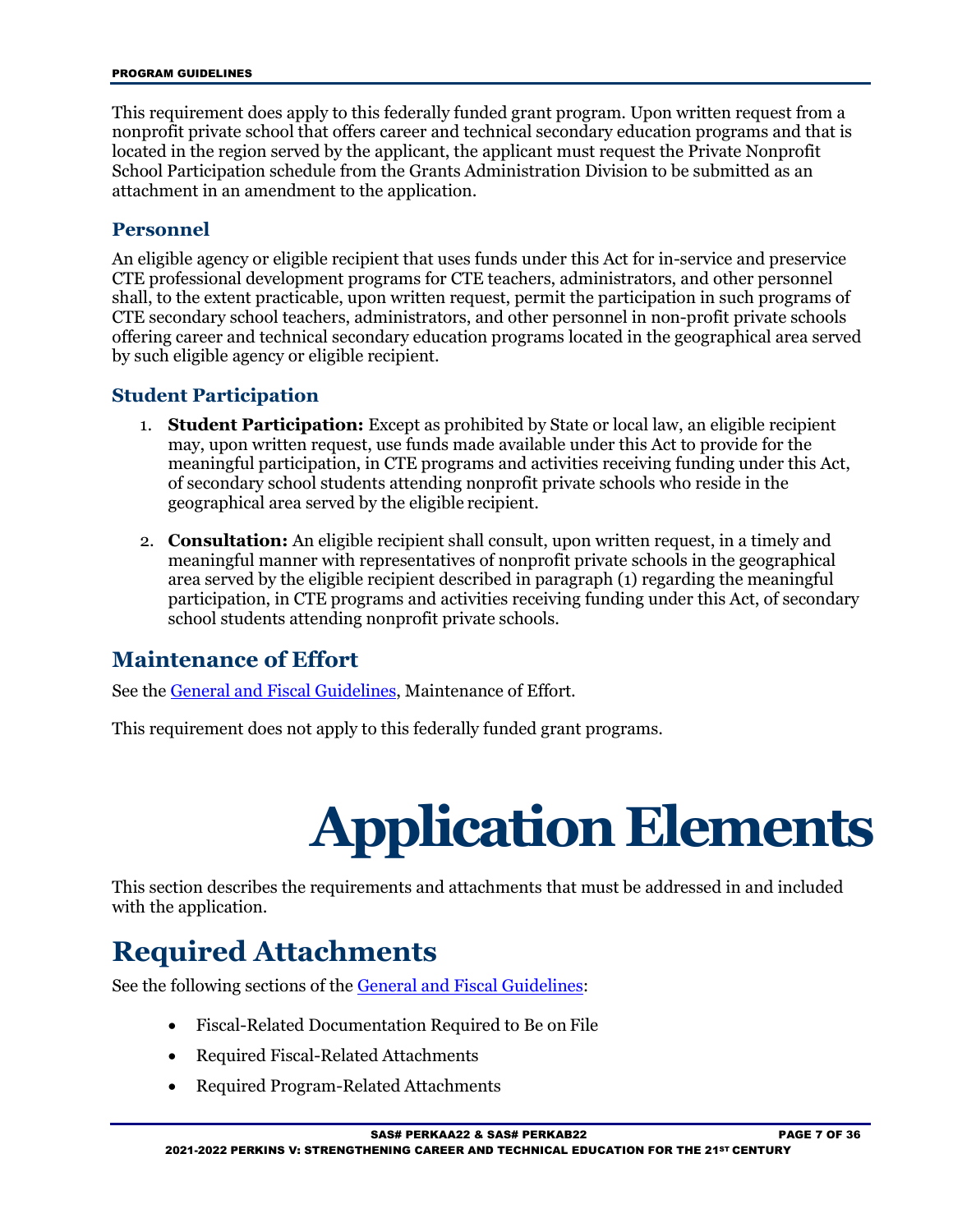This section describes the two types of attachments that may be required to be submitted with the application: fiscal-related attachments and program-related attachments.

#### <span id="page-7-0"></span>**Required Fiscal-Related Attachments**

See the [General and Fiscal Guidelines,](http://tea.texas.gov/WorkArea/linkit.aspx?LinkIdentifier=id&ItemID=25769819073) Required Fiscal-Related Attachments, for a general description of fiscal-related documents that can be required as attachments to the application.

No fiscal-related attachments are required for grant programs.

#### <span id="page-7-1"></span>**Required Program-Related Attachments**

No program-related attachments are required for grant programs.

#### <span id="page-7-2"></span>**Adding Attachments**

The instructions in the following sections describe how to attach files to an eGrants application.

#### **General Instructions**

The size of each attachment cannot exceed 10MB. If you have a larger file, use a different scanning setting or zip the file to make it take up less space.

 The only supported browser is Internet Explorer. If you are using another browser, please change to Internet Explorer before attaching files.

 Documents only need to be attached once. Do not attach duplicate documents with each amendment. Only attach more than once if the attachment is being revised.

#### **Naming Attachments**

 5013C\_letter.doc). Use a meaningful name that identifies the specific document. Name the files you are going to attach with no spaces (for example, 501C3letter.doc or

Make sure that each attachment has a file extension (.pdf, .doc, .rtf, .xls, .bmp, .zip, .txt).

Note that attachments with very long names may not be able to be uploaded. If you have difficulty, try renaming the file and starting over.

#### **Scanning Documents**

If a document must be scanned to create an electronic copy, use the following hints to ensure that the document size is as small as possible:

- Use an OCR or DPI setting of 200 DPI.
- Try to avoid creating .jpg files. If possible, create PDF documents with the scanner.

#### **Zipping Files**

If your files are too large, add them to a zip file to save space (<u>download a free version of WinZip</u> [and find instructions on creating zip files\)](http://www.winzip.com/downwz.htm).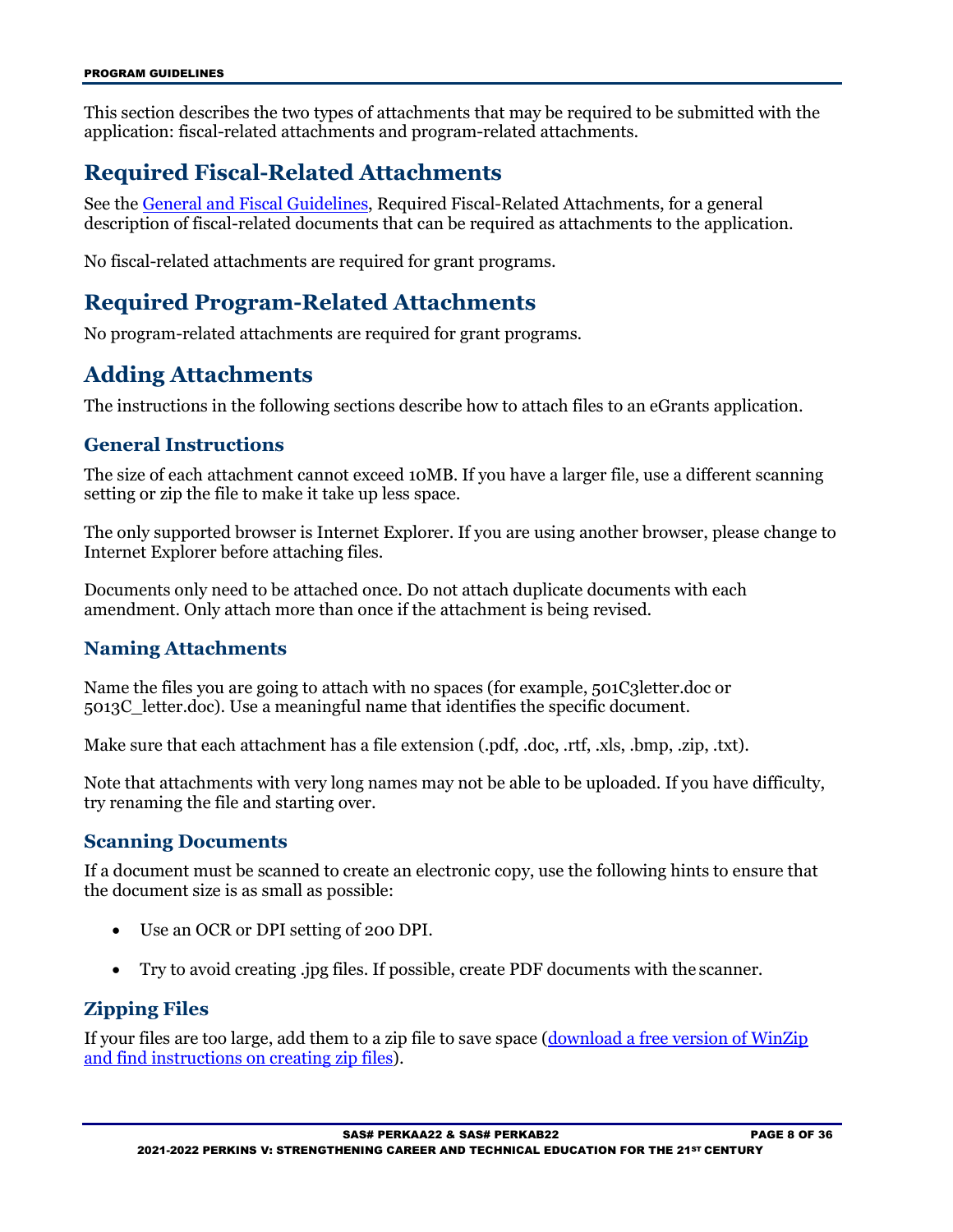#### **Attaching Files to an eGrants Application**

- Options, Security tab). 1. Ensure that the security level for your internet browser is set to Medium (Tools > Internet
- 2. On the Grant Summary Table of Contents, select the Attach File icon.
- Attach File Page. 3. Consult the instructions for naming files, outlined under Technical Instructions on the
- 4. Ensure that the document is saved on your computer according to the naming instructions.
- 5. Enter the Document Title of the attachment.
- 6. Select the Browse button. A standard Windows browser appears. Find the file.
- 7. Select Attach.
- pane. If the attachment does not appear, you may have to rename your document with a shorter name and start over. 8. Select Refresh to see the name of the document in the Documents Submitted in This Version
- <span id="page-8-0"></span>9. Repeat this process to attach all your documents.

## **Applicant Assistance**

The following types of assistance are available to applicants for this grant program.

## <span id="page-8-1"></span>**Contacts for Clarifying Information**

See the [General and Fiscal Guidelines,](http://tea.texas.gov/WorkArea/linkit.aspx?LinkIdentifier=id&ItemID=25769819073) TEA Contacts.

<span id="page-8-2"></span> The following TEA staff members should be contacted with questions about the RFA, the grant program, or for assistance with the applicants' conference:

#### **Program Contact**

 Jarrad Toussant, CTE Director College, Career, and Military Preparation [ryan.merritt@tea.texas.gov](mailto:ryan.merritt@tea.texas.gov)  Phone: (512) 936-0356

#### <span id="page-8-3"></span>**Funding Contact**

Lisa Gonzales, Grant Manager Grants Administration Divisio[n](mailto:lisa.gonzales@tea.texas.gov)  [lisa.gonzales@tea.texas.gov](mailto:lisa.gonzales@tea.texas.gov)  Phone: (512) 463-9491

## <span id="page-8-4"></span>**Errata Notices**

See the [General and Fiscal Guidelines,](http://tea.texas.gov/WorkArea/linkit.aspx?LinkIdentifier=id&ItemID=25769819073) Errata Notices.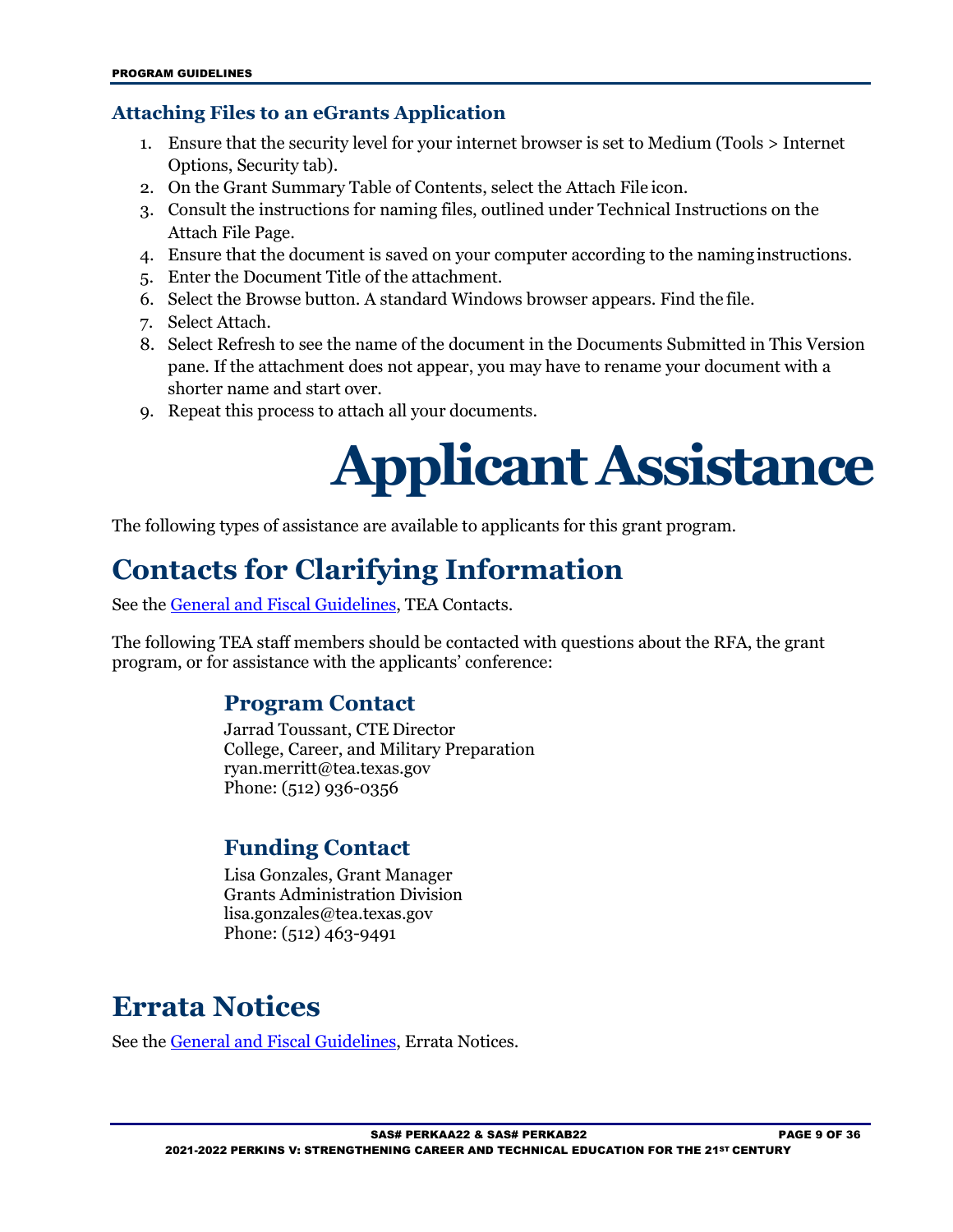## <span id="page-9-0"></span>**Email Bulletins**

See the [General and Fiscal Guidelines,](http://tea.texas.gov/WorkArea/linkit.aspx?LinkIdentifier=id&ItemID=25769819073) Email Bulletins.

## <span id="page-9-1"></span> **PerkinsV: StrengtheningCareerandTechnicalEducation for the21stCentury**

## <span id="page-9-2"></span>**US Department of Education Appropriations**

The following is provided in compliance with the US Department of Education Appropriations Act:

| Category                                          | <b>Amount</b> |
|---------------------------------------------------|---------------|
| Total funds available for this project            | \$60,045,146  |
| Percentage to be financed with federal funds      | 100%          |
| Amount of federal funds                           | \$60,045,146  |
| Percentage to be financed from nonfederal sources | 0%            |
| Amount of nonfederal funds                        | \$0           |

## **Grant Timeline**

<span id="page-9-4"></span><span id="page-9-3"></span>For all dates related to the grant, including reporting dates, see the [TEA Grant Opportunities p](http://burleson.tea.state.tx.us/GrantOpportunities/forms/GrantProgramSearch.aspx)age. If a report due date falls on a weekend or holiday, the report will be due the following business day. All dates except the grant ending date may vary slightly as conditions require.

## **Grant ata Glance**

This section provides fundamental information pertinent to the grant program.

## <span id="page-9-5"></span>**Authorizing Legislation**

 for the 21st Century Act of 2018 (Perkins V) , P.L. 115-224. This grant program is authorized by Carl D. Perkins Strengthening Career and Technical Education

#### <span id="page-9-6"></span> **Additional Applicable Law and Regulations**

In addition to regulations cited in CS7000—Provisions, Assurances and Certifications, the following regulations are applicable:

• 34 Code of Federal Regulations (CFR) 300 and Public Law (P.L.) 108–446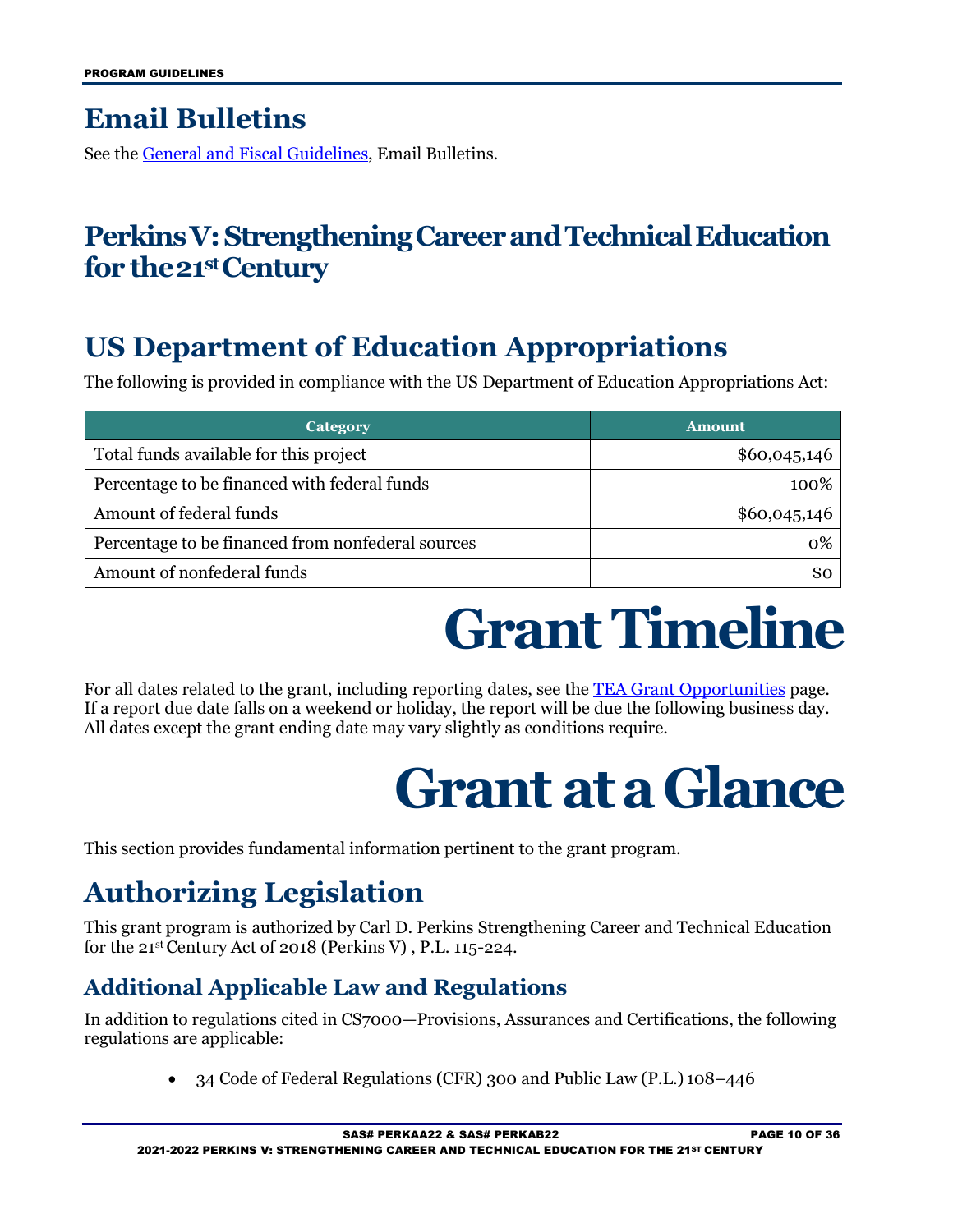- Chapter42, Subchapter C • Texas Education Code (TEC) Chapter 28, Subchapter A; Chapter 29, Subchapter F;
- Section 42.154 Part II, Title 19, Texas Administrative Code (TAC)
- • Code of Federal Regulations (CFR):
	- 34 CFR, Part 76 General Requirements\*
	- • 2 CFR, Part 200 Uniform Administrative Requirements, Cost Principles, and Audit Requirements for Federal Awards\*
	- 34 CFR, Part 400 Vocational and Applied Technology Education Programs-General Provisions\*
	- 34 CFR, Part 403 State Vocational and Applied Technology Education Program\*

\*(where not superseded by the requirements of P.L.115-224)

### <span id="page-10-0"></span>**Purpose ofProgram**

 The purpose of the career and technical education (CTE) program is to develop more fully the academic knowledge, technical, and employability skills of secondary education students who enroll in CTE programs and programs of study, by:

 standards and to assist students in meeting such standards, including preparation for high skill, (1) building on the efforts of States and localities to develop challenging academic and technical high wage, or in-demand occupations in current or emerging professions;

 postsecondary education for participating career and technical education students; (2) promoting the development of services and activities that integrate rigorous and challenging academic and career and technical instruction, and that link secondary education and

 (3) increasing State and local flexibility in providing services and activities designed to develop, implement, and improve career and technical education;

 and activities; (4) conducting and disseminating national research and disseminating information on best practices that improve career and technical education programs and programs of study, services,

(5) providing technical assistance that--

 local levels; and (A) promotes leadership, initial preparation, and professional development at the State and

(B) improves the quality of career and technical education teachers, faculty,administrators, and counselors;

(6) supporting partnerships among secondary schools, postsecondary institutions, baccalaureate degree granting institutions, area career and technical education schools, local workforce investment boards, business and industry, and intermediaries;

 with other education and training programs, the knowledge and skills needed to keep the United States competitive; and (7) providing individuals with opportunities throughout their lifetimes to develop, in conjunction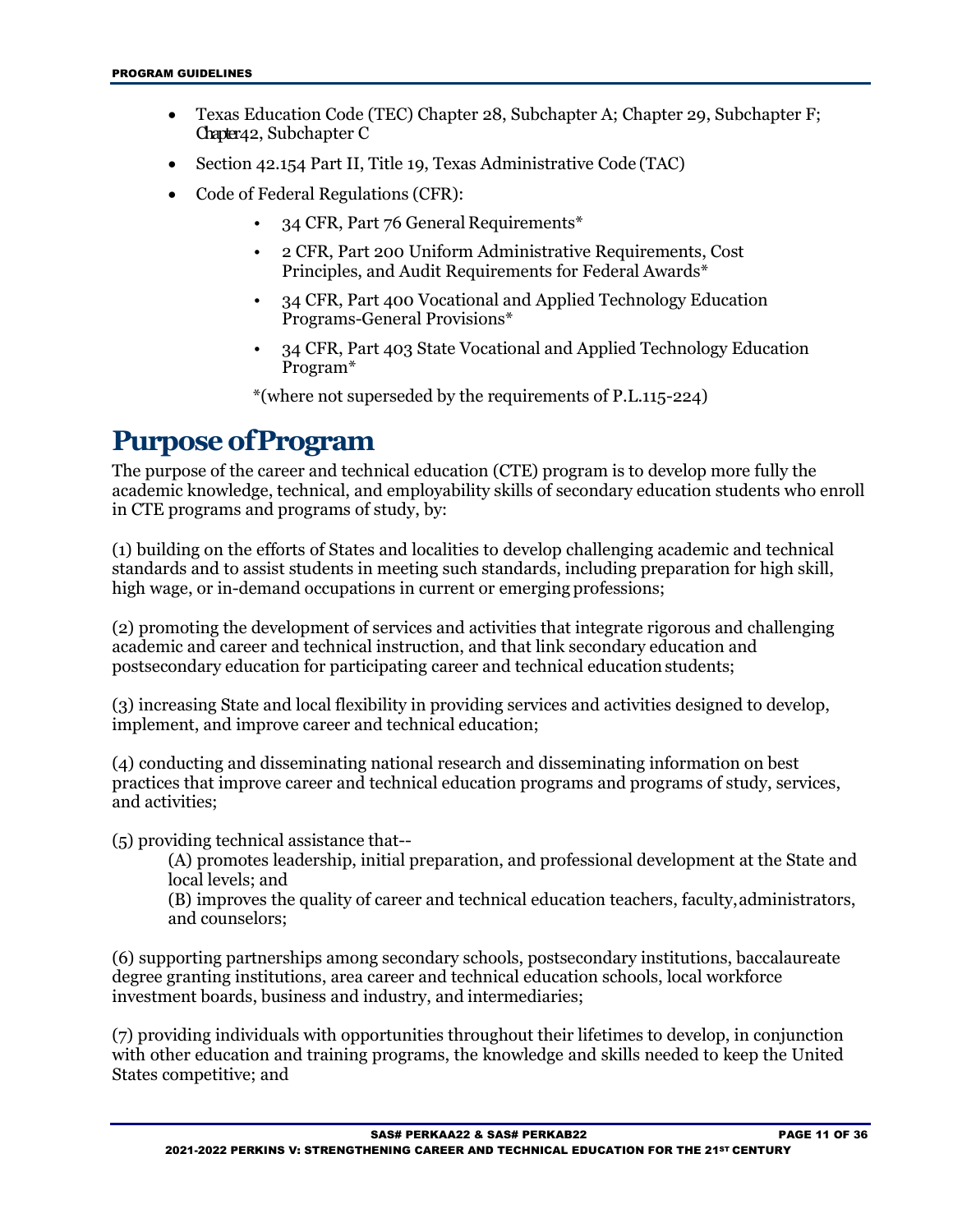(8) increasing the employment opportunities for populations who are chronically unemployed or underemployed, including individuals with disabilities, individuals from economically disadvantaged families, out-of-workforce individuals, youth who are in, or have aged out of, the foster care system, and homeless individuals.

## <span id="page-11-0"></span>**Eligible Applicants**

See the [General and Fiscal Guidelines,](http://tea.texas.gov/WorkArea/linkit.aspx?LinkIdentifier=id&ItemID=25769819073) Eligibility Requirements.

 Career and Technical Education (CTE) programs that meet the criteria of sufficient size, scope, and Local educational agencies (LEAs) including open-enrollment charter schools in Texas that provide quality to be effective are eligible to apply for a 2021-2022 Perkins Grant.

 that LEAs must offer a specific number of programs of study based upon their LEA's high school Size is defined as providing sufficient opportunity for youth and adult learners to matriculate through concentrator and completer status at the secondary and postsecondary levels. This means enrollment numbers. The table below demonstrates the minimum number of programs of study required:

| High School Enrollment Number of Programs of Study Offered |                     |  |
|------------------------------------------------------------|---------------------|--|
| Less than 500 students                                     | 1 program of study  |  |
| 501-1,000 students                                         | 2 programs of study |  |
| 1,001-2,000 students                                       | 3 programs of study |  |
| 2,001-5,000 students                                       | 4 programs of study |  |
| 5,001-10,000 students                                      | 5 programs of study |  |
| $10,001 + students$                                        | 6 programs of study |  |

LEAs should provide the opportunity for students to complete a program of study within four years. Completion is defined as three or more courses for four or more credits with at least one level three or four course within a single program of study.

Scope is defined as including rigorous academic and technical standards, employability skills, and by providing students with opportunities to earn industry-recognized credentials, participate in work-based learning experiences, and connect secondary to postsecondary coursework.

 the Perkins V Act, providing support for special populations enrolled in CTE programs, providing Quality is defined as providing sufficient opportunity to meet or exceed performance targets under procedures to continuously improve all aspects of programs, and including Career and Technical Student Organization participation.

 Eligible applicants and other public educational entities may apply on behalf of and in coordination with an LEA. Each eligible applicant that receives a grant shall use such funds to develop new and improve existing CTE programs, with the full participation of individuals who are members of special populations.

 may still participate in the grant allotment by forming a shared services arrangement (SSA)with Eligible applicants whose grant allotment is equal to or greater than \$15,000 must file an application to receive federal funds. An eligible applicant whose grant allotment is less than \$15,000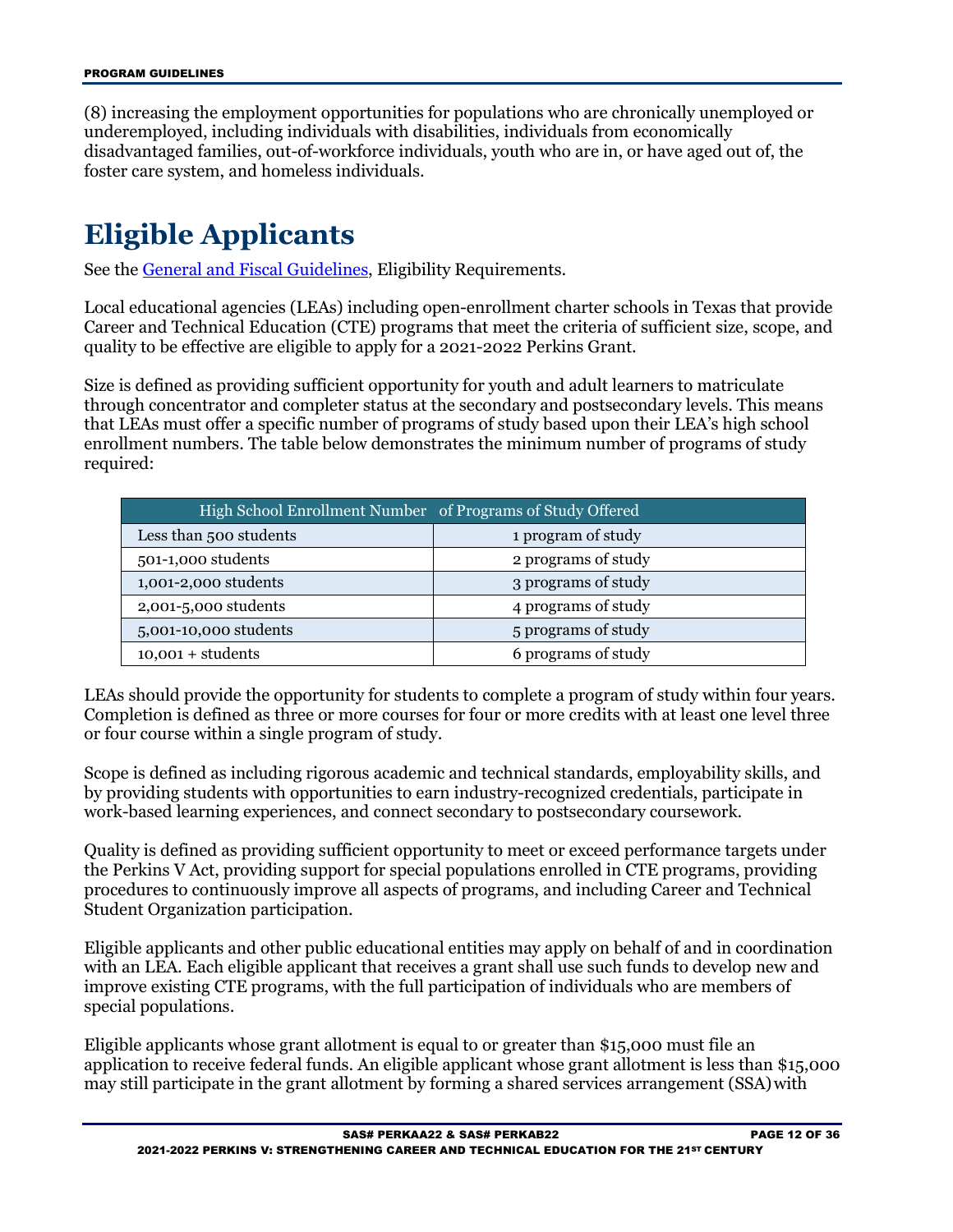\$15,000. (See Shared Services Arrangements.) An eligible applicant may apply for a waiver as a rural, sparsely populated area or as a charter school that is not able to join an SSA. Evidence must be presented to justify the waiver request. other LEAs or a regional education service center to meet the minimum grant requirement of

The following eligibility requirements also apply:

 • TEA reserves the right not to award a grant to an eligible applicant that is identified by TEA a high-risk grantee.

#### <span id="page-12-0"></span>**Eligibility List**

Allocations for the 2021-2022 Perkins V: Strengthening Career & Technical Education for the 21st Century can be viewed at [Entitlements, Federal Fiscal Compliance and Reporting](https://tea.texas.gov/Finance_and_Grants/Grants/Applying_for_a_Grant/Entitlements%2C_Grants_Administration_Division/) 

#### <span id="page-12-1"></span>**Shared Services Arrangement**

See the [General and Fiscal Guidelines,](http://tea.texas.gov/WorkArea/linkit.aspx?LinkIdentifier=id&ItemID=25769819073) Shared Services Arrangements.

Shared services arrangements (SSAs) are allowed.

 An eligible applicant may choose to join or form an SSA with other local educational agencies entitlement to their initial allocation; SSA funds must be used for purposes that are mutually (LEAs), an education service center, or a postsecondary institution. LEAs that join an SSA lose beneficial to all members of the SSA. Each member of the SSA must conduct and submit a Comprehensive Local Needs Assessment.

<span id="page-12-2"></span>Once an application is submitted, an SSA member may not withdraw from the SSA.

See the SSA Use of Funds section for information on the proper use of SSA allocations.

## **Application Funding**

See the following sections of th[e General and Fiscal Guidelines:](http://tea.texas.gov/WorkArea/linkit.aspx?LinkIdentifier=id&ItemID=25769819073)

- Grant Funding
- Fund Management
- Use of Funds

It is anticipated that approximately 1,000 grants will be awarded.

#### <span id="page-12-3"></span> **Cost Share or Matching Requirement**

See the [General and Fiscal Guidelines,](http://tea.texas.gov/WorkArea/linkit.aspx?LinkIdentifier=id&ItemID=25769819073) Cost Share/Match Requirement.

There is no cost share or matching requirement for this grant program.

#### <span id="page-12-4"></span>**Pre-Award Costs**

See the [General and Fiscal Guidelines,](http://tea.texas.gov/WorkArea/linkit.aspx?LinkIdentifier=id&ItemID=25769819073) Pre-Award Costs.

Pre-award costs are not permitted for this grant.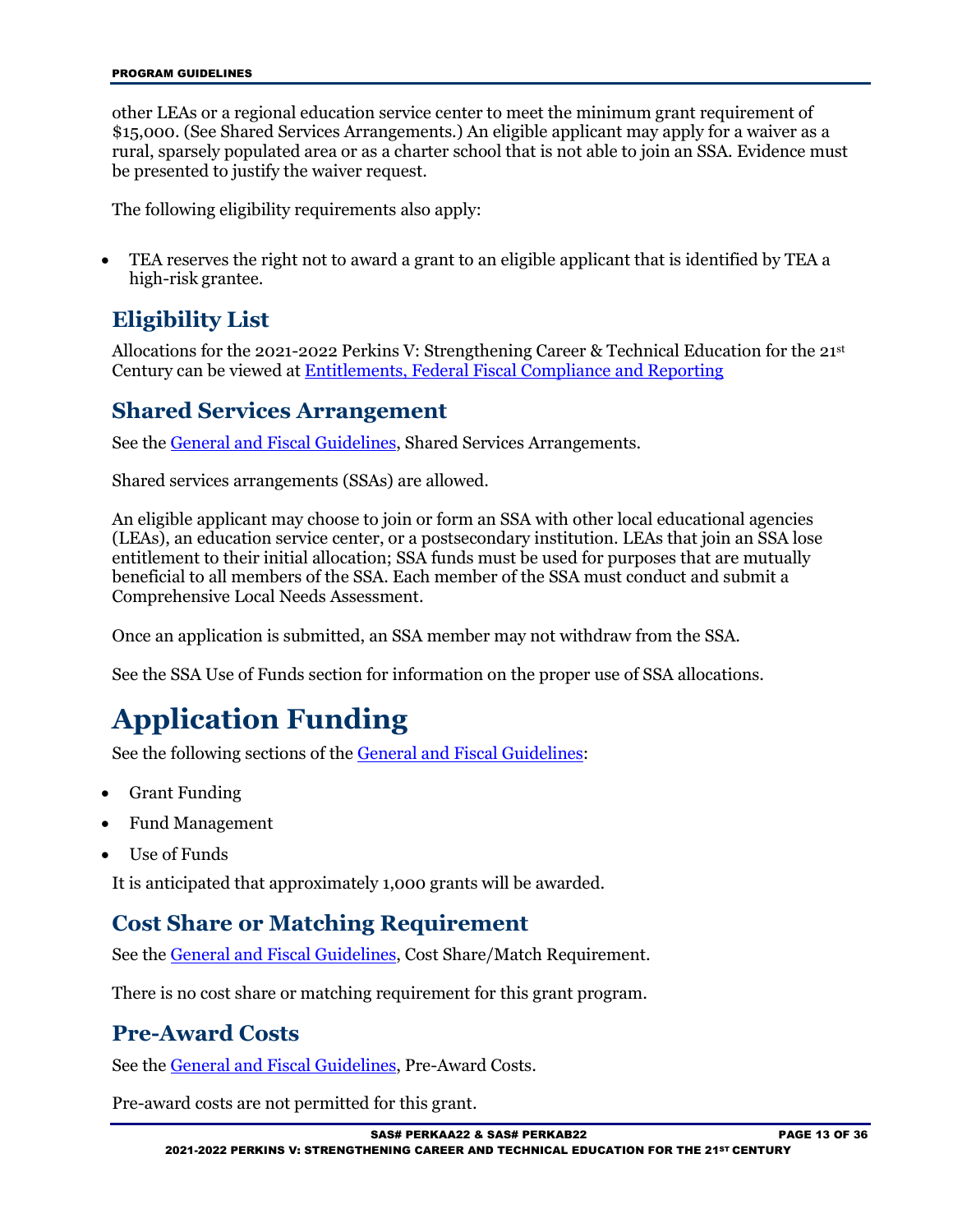#### <span id="page-13-0"></span>**Reallocation of Perkins: StrengtheningCareer and Technical Education for the 21st Century**

<span id="page-13-1"></span>LEAs or consortia (SSA's) with approved 2021–2022 Perkins applications will receive, if available, a reallocation of funding by early 2022. It will not be necessary for LEAs to amend their Perkins applications to receive reallocation funding.

## **Program Elements**

This section provides detailed information about the grant program.

### <span id="page-13-2"></span>**Program Description**

This grant provides formula allocations to CTE programs operated by LEAs.

 The purpose of the program is to develop more fully the academic, technical, and employability skills of secondary education students who elect to enroll in CTE programs.

LEAs must demonstrate that they are fulfilling requirements for uses of funds with the Perkins grant award or a combination of the Perkins grant award and other funds. The six requirements for uses of funds may be found below in the Statutory Requirements section.

## <span id="page-13-3"></span>**Supplement, Not Supplant**

The supplement, not supplant provision does apply to this grant program.

[Administering a Grant u](https://tea.texas.gov/Finance_and_Grants/Administering_a_Grant.aspx)nder the Handbooks and Other Guidance section. For supplement, not supplant guidance see the *Supplement, Not Supplant Handbook* at

#### <span id="page-13-4"></span> **Limitation of Administrative Funds**

See the [General and Fiscal Guidelines,](http://tea.texas.gov/WorkArea/linkit.aspx?LinkIdentifier=id&ItemID=25769819073) Administrative Costs.

 including direct administrative costs and indirect costs, to no more than 5% of the total grant Authorizing statute limits the amount of funds that may be budgeted to administer the program, awarded for any fiscal year.

NOTE: Administrative funds include **both** direct administrative costs **and** allowable indirect costs.

## <span id="page-13-5"></span>**Application Requirements and Assurances**

 (such as with a narrative description, an activity timeline, or a checklist) to be eligible to be This section describes the two types of requirements that applicants must address in the application considered for funding:

- Statutory requirements (requirements defined in the authorizing statute)
- TEA program requirements (requirements defined by TEA program staff)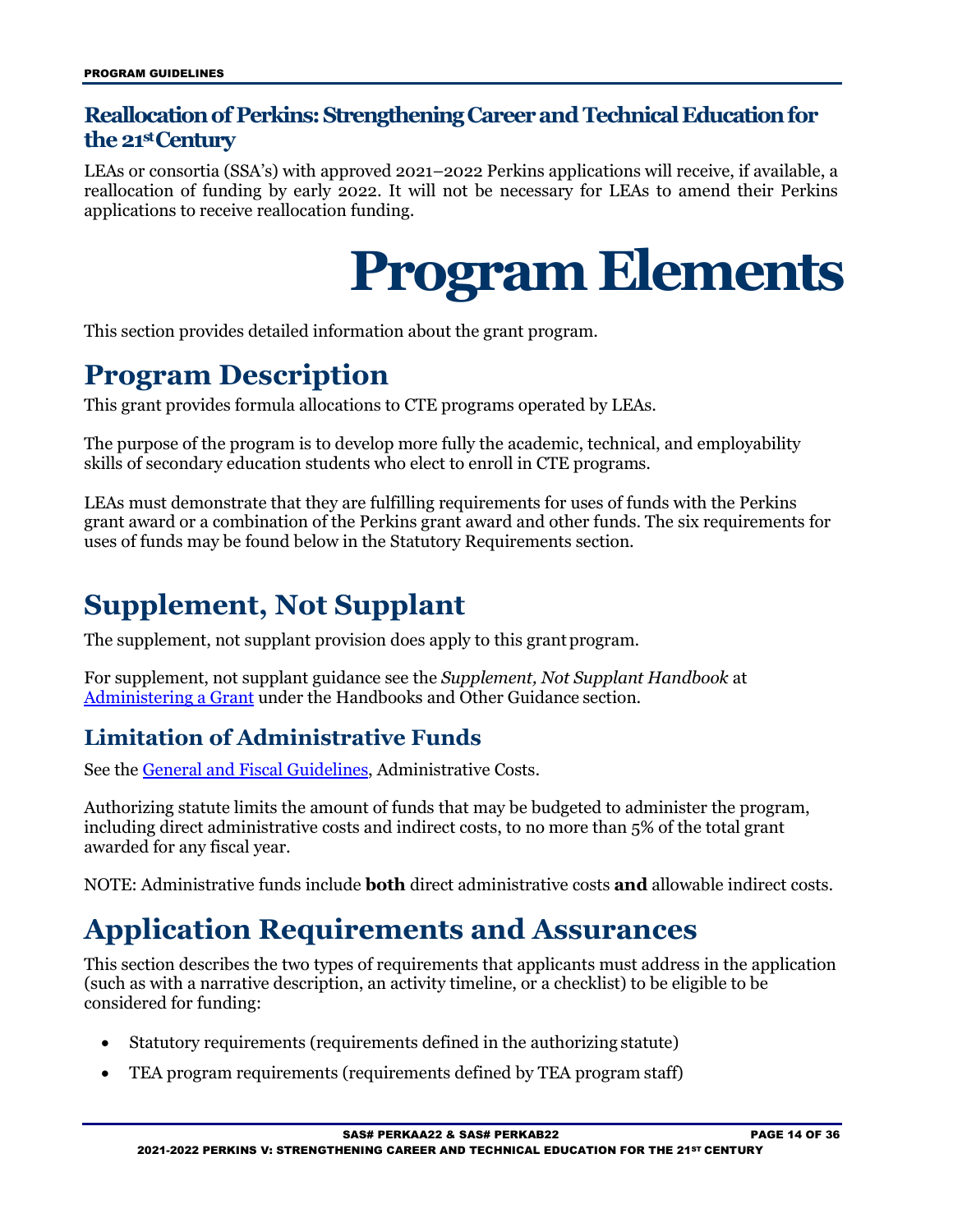#### <span id="page-14-0"></span>**Statutory Requirements**

See the [General and Fiscal Guidelines,](http://tea.texas.gov/WorkArea/linkit.aspx?LinkIdentifier=id&ItemID=25769819073) Statutory Requirements.

 Per Section 22.0834 of the Texas Education Code (TEC), any person offered employment by any entity that contracts with TEA or receives grant funds administered by TEA (i.e., a grantee or subgrantee) is subject to the fingerprinting requirement. TEA is prohibited from awarding grant funds to any entity, including nonprofit organizations, that fails to comply with this requirement. For details, refer to the [General and Fiscal Guidelines,](http://tea.texas.gov/WorkArea/linkit.aspx?LinkIdentifier=id&ItemID=25769819073) Fingerprinting Requirement.

The following requirements must be met in accordance with Perkins.

- under this grant. 1. LEAs may apply for funding as single applicants if they are eligible for at least \$15,000
- 2. An LEA located in a rural, sparsely populated area may be eligible for a waiver of the requirement for a \$15,000 minimum allocation if its high school is located at least 30 highway miles from the nearest neighboring high school campus and for that reason it is unable to enter into an SSA to provide services under the grant. Charter schools may also be school from joining an SSA is not sufficient grounds for a waiver. eligible for a waiver if they are unable to join an SSA. An LEA policy that prevents a charter
- 3. The federal funds from this grant will be used by your organization to improve CTE programs, with the full participation of individuals who are members of special populations. Students who are members of special populations shall have access to CTE in the most integrated setting possible (for students with disabilities, the least restrictiveenvironment).
- requirements of this Act, including CTE programs of study. 4. Parents, students, academic and CTE teachers, faculty, administrators, career guidance and academic counselors, representatives of business and industry, labor organizations, representatives of special populations, and other interested individuals must be involved in the development, implementation, and evaluation of CTE programs, and such individuals and entities should be effectively informed about and assisted in understanding the

#### **Local Uses of Funds**

 Each eligible recipient that receives funds under this part shall use such funds to develop, identified in the comprehensive needs assessment described in section 134(c). coordinate, implement, or improve career and technical education programs to meet the needs

Funds made available to eligible recipients under this part shall be used to support career and technical education programs that are of sufficient size, scope, and quality to be effective and that—

- informed plans and decisions about future education and career opportunities and programs of study. (1) provide career exploration and career development activities through an organized, systematic framework designed to aid students, including in the middle grades, before enrolling and while participating in a career and technical education program, in making
- specialized instructional support personnel, career guidance and academic counselors, or (2) provide professional development for teachers, faculty, school leaders, administrators, paraprofessionals.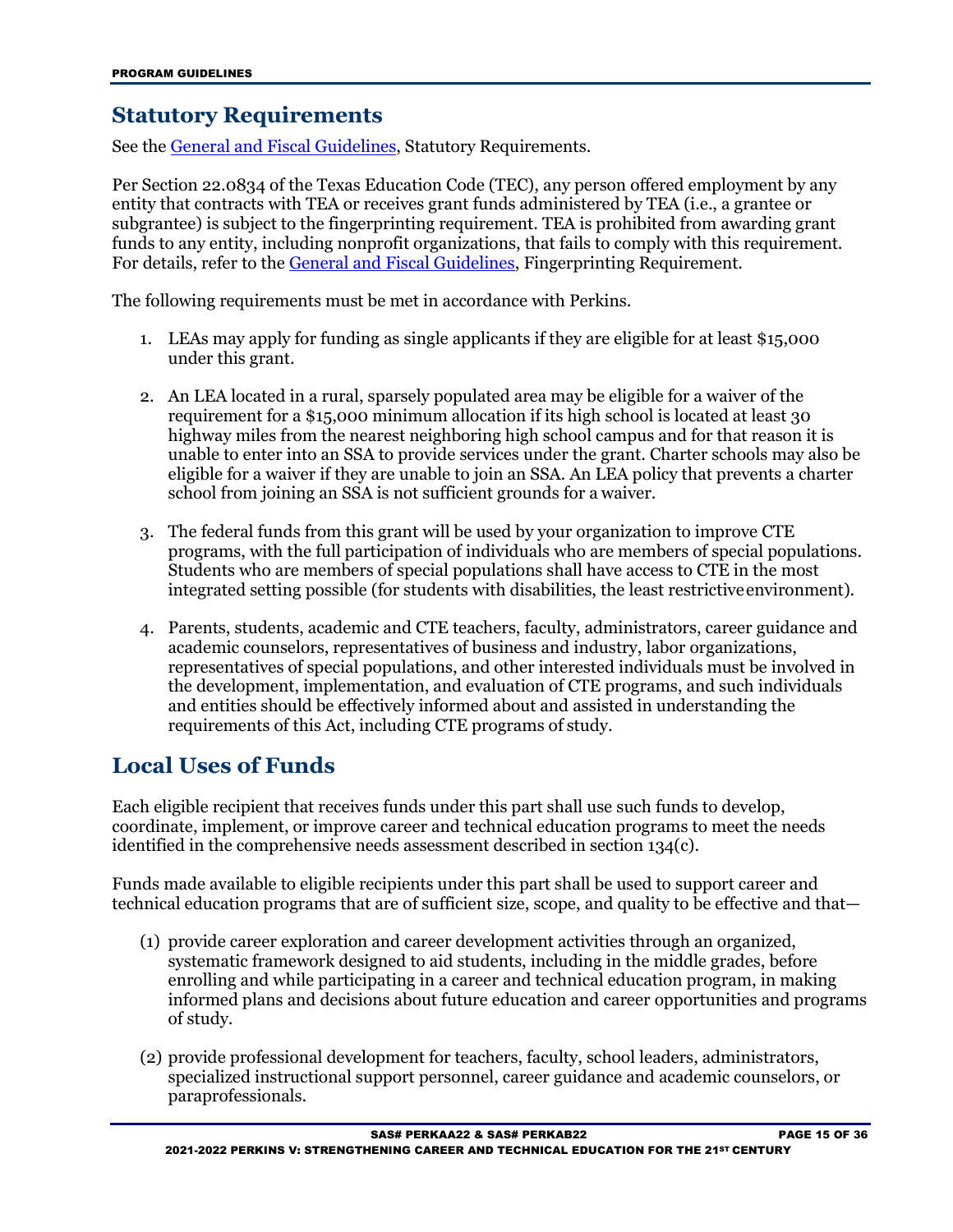- (3) provide within career and technical education the skills necessary to pursue careers in highskill, high-wage, or in-demand industry sectors or occupations.
- (4) support integration of academic skills into career and technical education programs and programs of study to support
- achievement of the local levels of performance established under section 113 (5) plan and carry out elements that support the implementation of career and technical education programs and programs of study and that result in increasing student
- (6) develop and implement evaluations of the activities carried out with funds under this part, including evaluations necessary to complete the comprehensive needs assessment required under section 134(c) and the local report required under section 113(b)(4)(B).

 funding or with a combination of Perkins and other funding sources. All six required uses of funds must be fulfilled for a district to receive Perkins funds. The six requirements for eligible recipients of Perkins funding may be fulfilled entirely with Perkins

#### <span id="page-15-0"></span>**Local Application Requirements**

 Any eligible recipient must submit a local application to the eligible agency. Applicants must address the following elements in the application, as found in Section 134 (b) of the Perkins V Act:

- (1) a description of the results of the comprehensive needs assessment conducted under subsection(c).
- program of study approved by a State under section 124(b)(2). (2) information on the career and technical education course offerings and activities that the eligible recipient will provide with funds under this part, which shall include not less than 1
- (3) a description of how the eligible recipient, in collaboration with local workforce development boards and other local workforce agencies, provide one-stop delivery systems described in section 121(e)(2) of the Workforce Innovation and Opportunity Act (29 U.S.C.  $3151(e)(2)$ ).
- (4) a description of how the eligible recipient will improve the academic and technical skills of integration of coherent and rigorous content aligned with challenging academic standards and relevant career and technical education programs to ensure learning in the subjects Secondary Education Act of 1965). students participating in career and technical education programs by strengthening the academic and career and technical education components of such programs through the that constitute a well-rounded education(as defined in section 8101 of the Elementary and
- (5) a description of how the eligible recipient will—

(A) provide activities to prepare special populations for high-skill, high-wage, or in-demand industry sectors or occupations that will lead to self-sufficiency;

(B) prepare CTE participants for non-traditional fields;

 programs, and programs of study; and (C) provide equal access for special populations to career and technical education courses,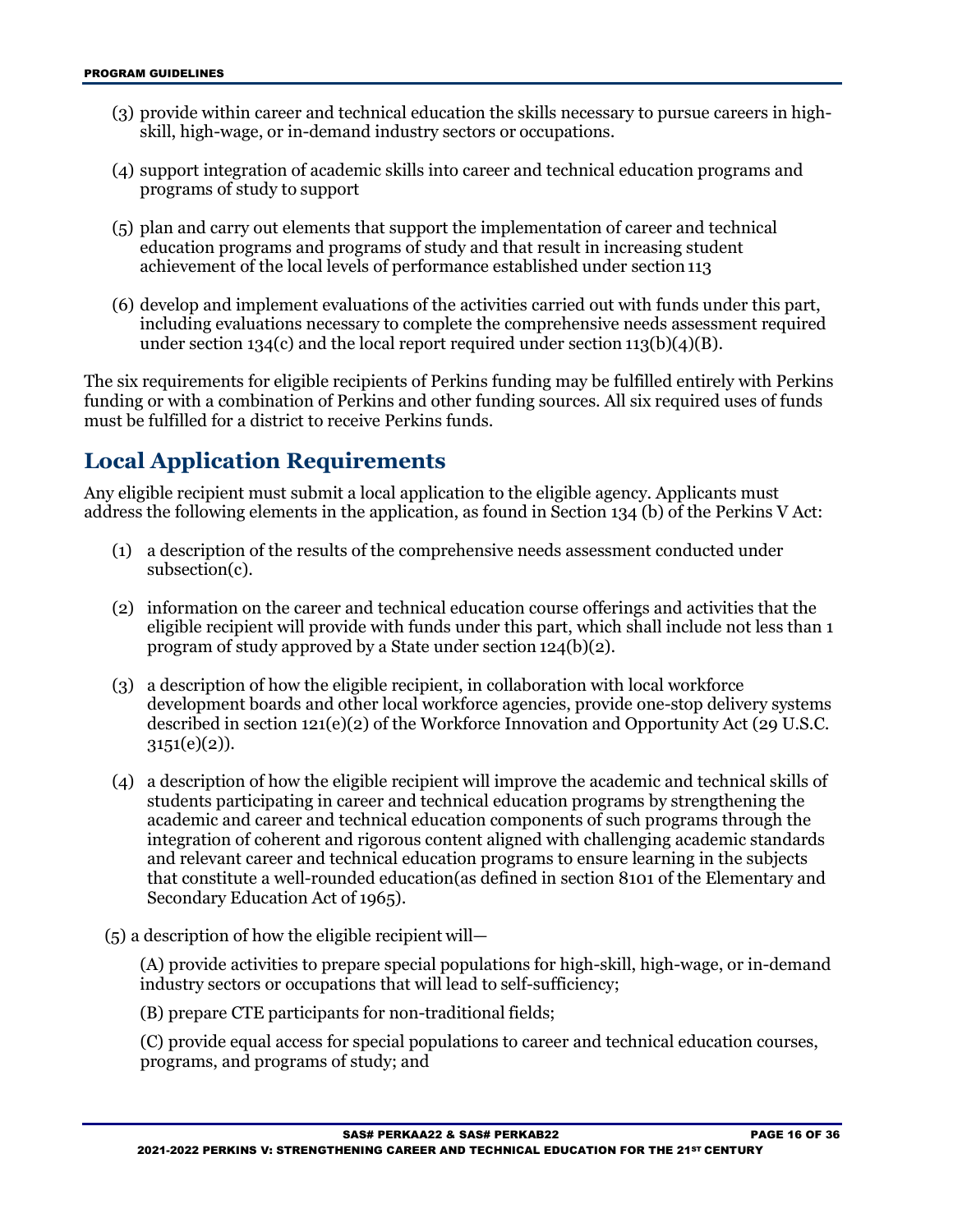(D) ensure that members of special populations will not be discriminated against on the basis of their status as members of special populations;

- (6) a description of the work-based learning opportunities that the eligible recipient will provide will work with representatives from employers to develop or expand work-based learning opportunities for career and technical education students. to students participating in career and technical education programs and how the recipient
- (7) a description of how the eligible recipient will provide students participating in career and technical education programs with the opportunity to gain postsecondary credit while still college high school. attending high school, such as through dual or concurrent enrollment programs or early
- (8) a description of how the eligible recipient will coordinate with the eligible agency and specialized instructional support personnel and paraprofessionals who meet applicable State institutions of higher education to support the recruitment, preparation, retention, and training, including professional development, of teachers, faculty, administrators, and certification and licensure requirements (including any requirements met through alternative routes to certification), including individuals from groups underrepresented in the teaching profession.
- <span id="page-16-0"></span> (9) a description of how the eligible recipient will address disparities or gaps in performance as actions such recipient will take to eliminate those disparities or gaps. described in section  $113(b)(3)(C)(ii)(II)$  in each of the plan years, and if no meaningful progress has been achieved prior to the third program year, a description of the additional

#### **Comprehensive Local Needs Assessment**

To be eligible to receive financial assistance under this part, an eligible recipient shall--

- (A) conduct a comprehensive local needs assessment related to career and technical education and include the results of the needs assessment in the local application submitted under subsection(a).
- (B) not less than once every 2 years, update such comprehensive local needs assessment.
- (C) The comprehensive local needs assessment is Special Collection 5600 and is available in eGrants.

#### <span id="page-16-1"></span>**Program-Specific Assurances**

See the [General and Fiscal Guidelines,](http://tea.texas.gov/WorkArea/linkit.aspx?LinkIdentifier=id&ItemID=25769819073) Provisions and Assurances.

 The program-specific assurances for this grant program are listed in the SAS. Refer to Schedule SC5003, Part 2—Guidelines, Provisions and Assurances, and Certifications.

## <span id="page-16-2"></span>**Allowable Activities and Use of Funds**

See the <u>Administering a Grant</u> page for general guidance on allowable activities and use of funds.

Allowable activities and use of funds for this grant may include but are not limited to the following: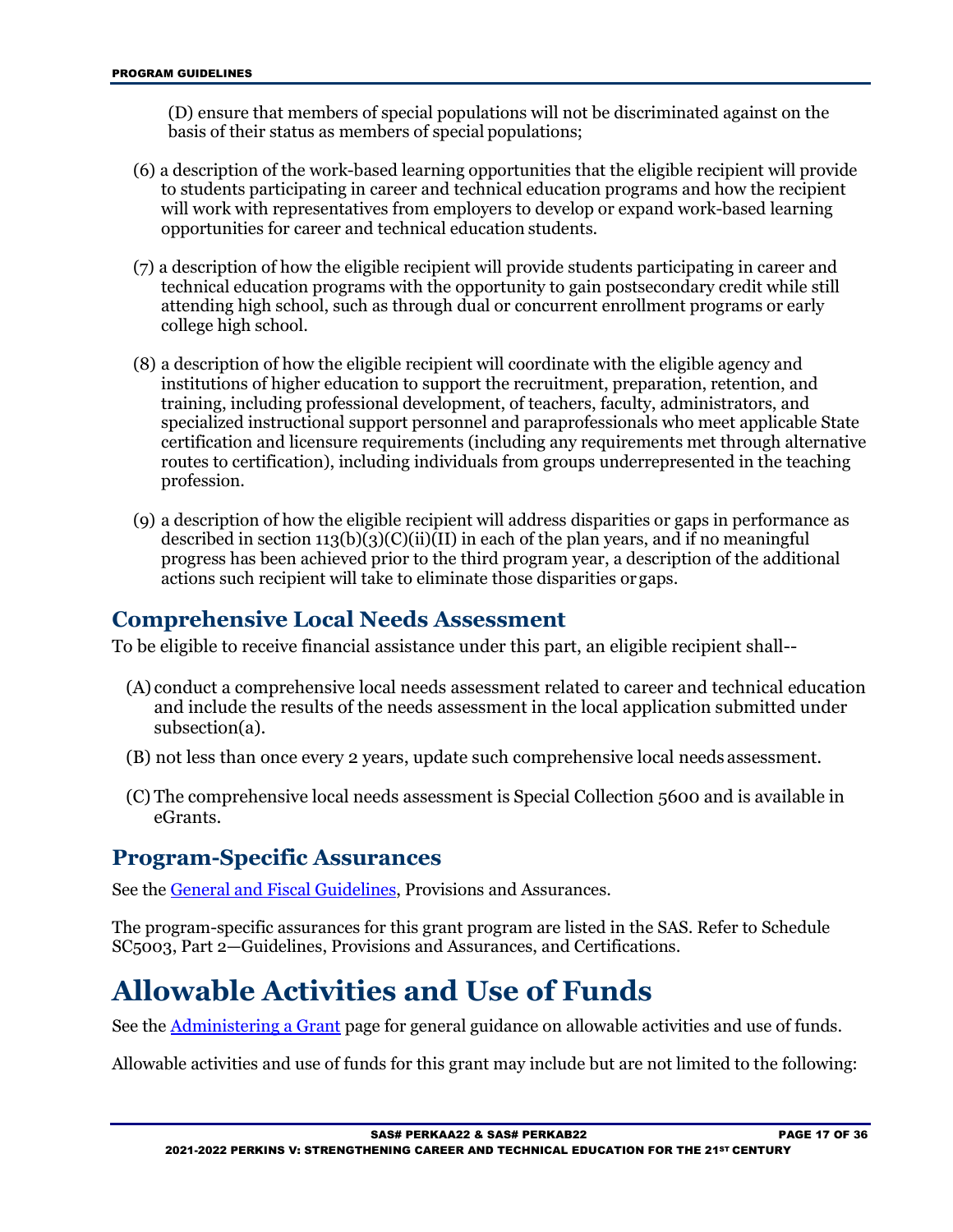#### <span id="page-17-0"></span>**Field Trips**

Field trips may be funded under the grant program. Only the following types of field trips are allowable:

 and Skills (TEKS), that are course and/or program related. Field trips must be open to all students participating in the CTE course or program. • Field trips for educational purposes that address specific CTE Texas Essential Knowledge

Field Trips will require a written justification form. To access the Field Trips Justification form, refer to the [Administering a Grant page.](http://tea.texas.gov/Finance_and_Grants/Administering_a_Grant.aspx) Grantees must keep field trip documentation locally.

#### <span id="page-17-1"></span>**Advisory Council**

An advisory council may be funded under the grant program. Only the following types of advisory councils are allowable:

- academic teachers, students, and community partners; and • The advisory council includes parents, representatives of business and industry (including small businesses), and to the extent possible, labor organizations, higher education representatives and faculty, administrators, representatives of special populations, CTE and
- • The role of the advisory council is to participate in the design, implementation and procedures to enable informed and effective participation in CTE programs. evaluation of CTE programs by participating in the completion of the required comprehensive local needs assessment, including establishing effective programs and

#### <span id="page-17-2"></span>**Out-of-State Travel**

Out-of-state travel costs are allowable. Out-of-state travel costs should be minimal. Travel costs are allowable as long as the expenses for transportation, lodging, subsistence, and related items are only incurred by employees on official business of the grantee and follow the grantee's regular business operations and written travel policy.

Out-of-State Travel will require a written justification form. To access the Out-of-State Travel Justification form, refer to the [Administering a Grant page.](http://tea.texas.gov/Finance_and_Grants/Administering_a_Grant.aspx) Grantee must keep out-of-state travel documentation locally.

#### <span id="page-17-3"></span> **Permissive Use of Funds**

 Perkins funds may be used to purchase industry-based certification assessments only if the certification will be reported to the state as a performance measure for 5S1 postsecondary credential attainment for Perkins accountability as required by section 113 of Perkins V, 20 U.S.C.  $\S$  2323(c) or the certification assessments included on the list of industry-based certifications used for public school accountability.

Funds made available to an eligible recipient under this title may be used -

- programs of study. 1. To support the implementation and sustainability of statewide and approved regional
- in the completion of the required comprehensive local needs assessment required underthe 2. To involve parents, businesses, and labor organizations as appropriate in the design, implementation, and evaluation of career and technical education programs by participating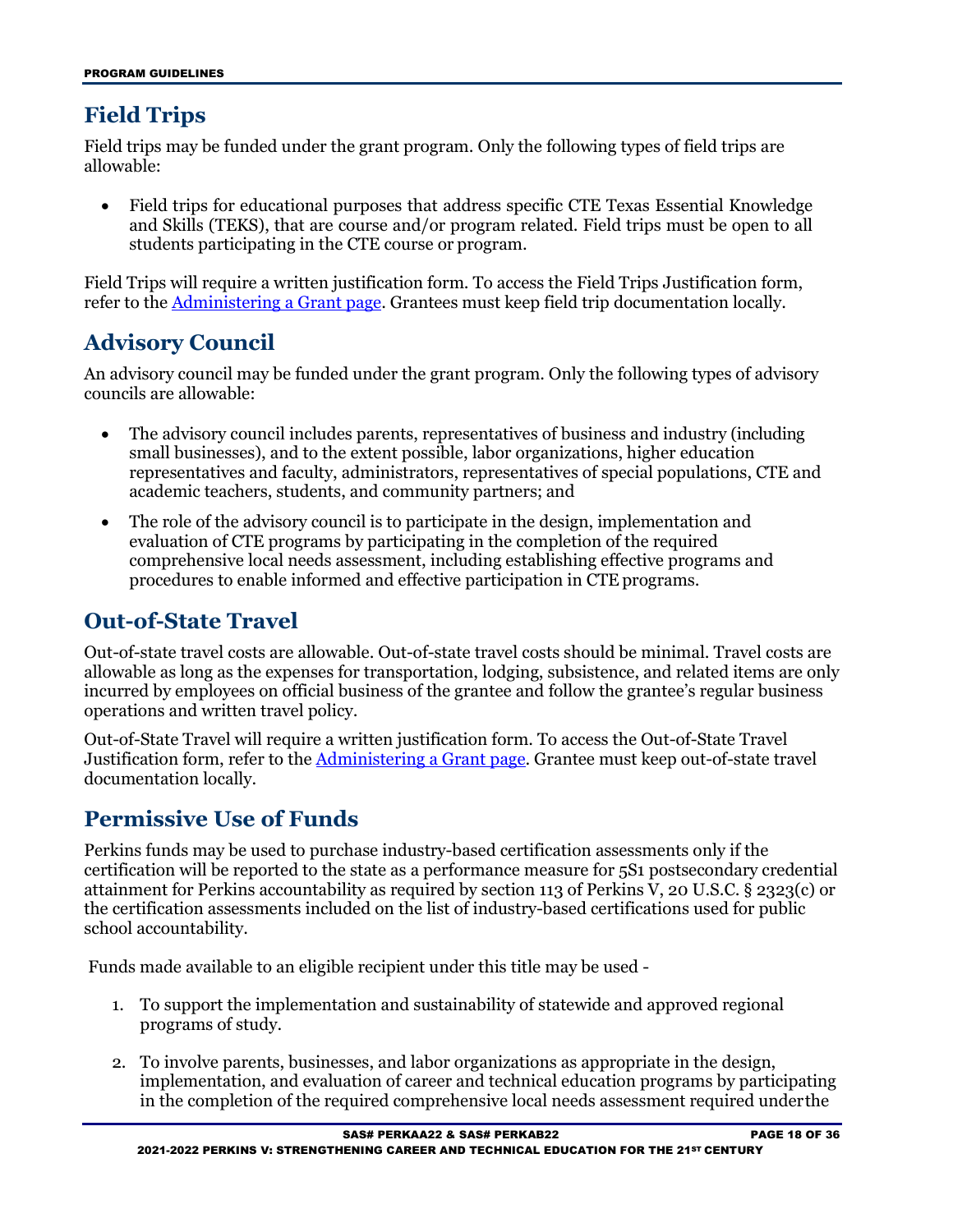Perkins V Act, including establishing effective programs and procedures to enable informed and effective participation in such programs.

- described in section 118 of the Perkins V Act, for students participating in CTE programs, including baccalaureate degree programs, for secondary students, which activities may include the use of graduation and career plans. 3. To provide career guidance and academic counseling, which may include information that improves graduation rates and provides information on postsecondary career option,
- 3. For local education and business (including small business) partnerships to provide:
	- and technical education programs. a. Work-related experiences for students, such as internships, cooperative education, school-based enterprises, entrepreneurship, and job shadowing that are related to career
	- b. Adjunct faculty arrangements for qualified industry professionals.
	- c. Industry experience for teachers and faculty.
- 4. To provide programs for special populations.
- 5. To promote and support career and technical student organizations (CTSOs).
- 6. For mentoring and support services.
- 7. For leasing, purchasing, upgrading, or adapting equipment, including instructional aids and publications (including support for library resources) designed to strengthen and support academic and technical skill achievement.
- and industry. 8. For teacher preparation programs that address the integration of academic and career and technical education and that assist individuals who are interested in becoming career and technical education teachers and faculty, including individuals with experience in business
- accessible for students, including working students, including through the use of distance 9. To develop and expand postsecondary program offerings at times and in formats, that are education.
- 10. To develop initiatives that facilitate the transition of CTE students into postsecondary education technical programs, including the following:
	- educational institutions and baccalaureate degree granting postsecondary institutions a. Articulation agreements between sub baccalaureate degree granting career and technical
	- b. Dual and concurrent enrollment programs
	- c. Academic and financial aid counseling for CTE students
	- d. Other initiatives as follows:
		- i. To encourage postsecondary education
		- ii. To overcome barriers to enrollment, including geographic and other barriers affecting rural students and special populations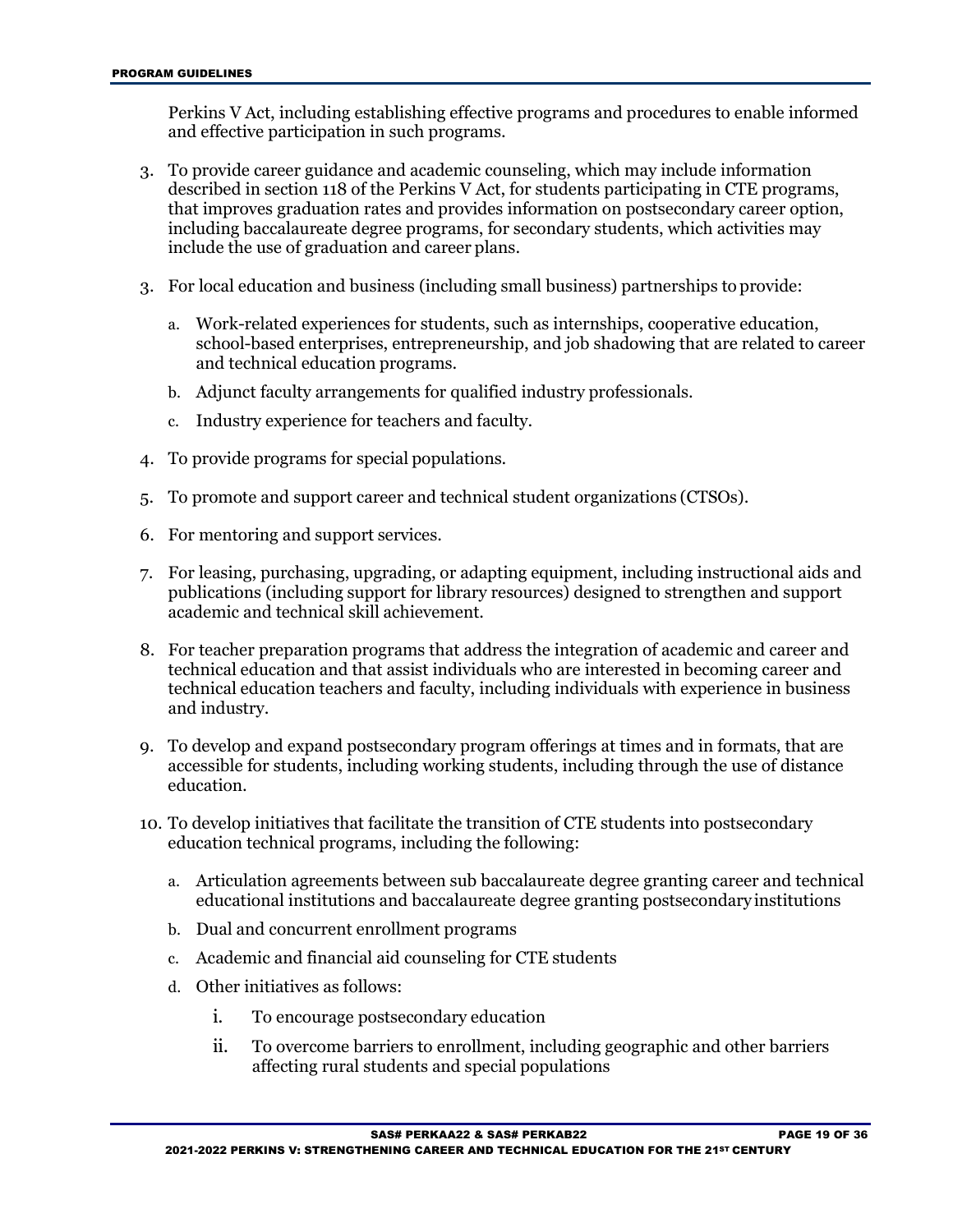- could obtain postsecondary credit to count towards an associate or baccalaureate degree. 12. For improving or developing new CTE courses, including new proposed CTE innovative courses and programs of study for consideration by TEA; courses that prepare individuals academically and technically for high-skill, high-wage, and high-demand occupations; and dual and concurrent enrollment opportunities by which CTE students at the secondary level
- 13. To develop and support small, personalized career-themed learning communities.
- 14. To provide CTE programs for adults and school dropouts to complete their secondary school education or upgrade their technical skills.
- their education or training or finding an appropriate job, such as through referral. 15. To provide assistance to individuals who have participated in CTE programs in continuing
- 16. To support training and activities (such as mentoring and outreach) in nontraditional fields.
- eligible recipient for innovative initiatives, which may include the following: 17. To pool a portion of such funds with a portion of funds available to not less than one other
	- administrators, counselors, and support personnel; and a. Improving the initial preparation and professional development of CTE teachers, faculty,
	- b. Establishing, enhancing, or supporting systems for the following:
		- i. Accountability data collection for Perkins;
		- ii. Reporting data required by Perkins;
	- c. Implement career and technical programs of study; and
- 18. To support other CTE activities that are consistent with the purpose of the Perkins VAct.

#### <span id="page-19-0"></span> **Examples of Allowable Uses of Perkins Funds**

- improve the delivery of such a program 1. Salary for additional counseling personnel to provide a comprehensive career guidance and counseling program where such a program has not been previously provided or to expand and
- guidance resources for use in the delivery of career development guidance andcounseling 2. Acquisition of equipment, print, visual, audio, and technology-based college and career
- and career resource materials, and other college and career guidance and placementmaterials 3. Implementation of a college and career information center organized and administered by a certified counselor, including the acquisition of a college and career information system, college
- career orientation programs 4. Purchase of instructional materials, equipment, and resources for the delivery of instruction in
- 5. Appropriate supplementary services—including curriculum modification, equipment modification, supportive personnel, instructional aids and devices, childcare, and transportation—for students who are members of special populations
- learning or postsecondary education activities for students who are members of special 6. Career counseling and instructional activities designed to facilitate transition to work-based populations
- counselor or teacher, to ensure that individuals who are members of special populations are 7. A special populations coordinator, paid in whole or in part with federal funds, who is a certified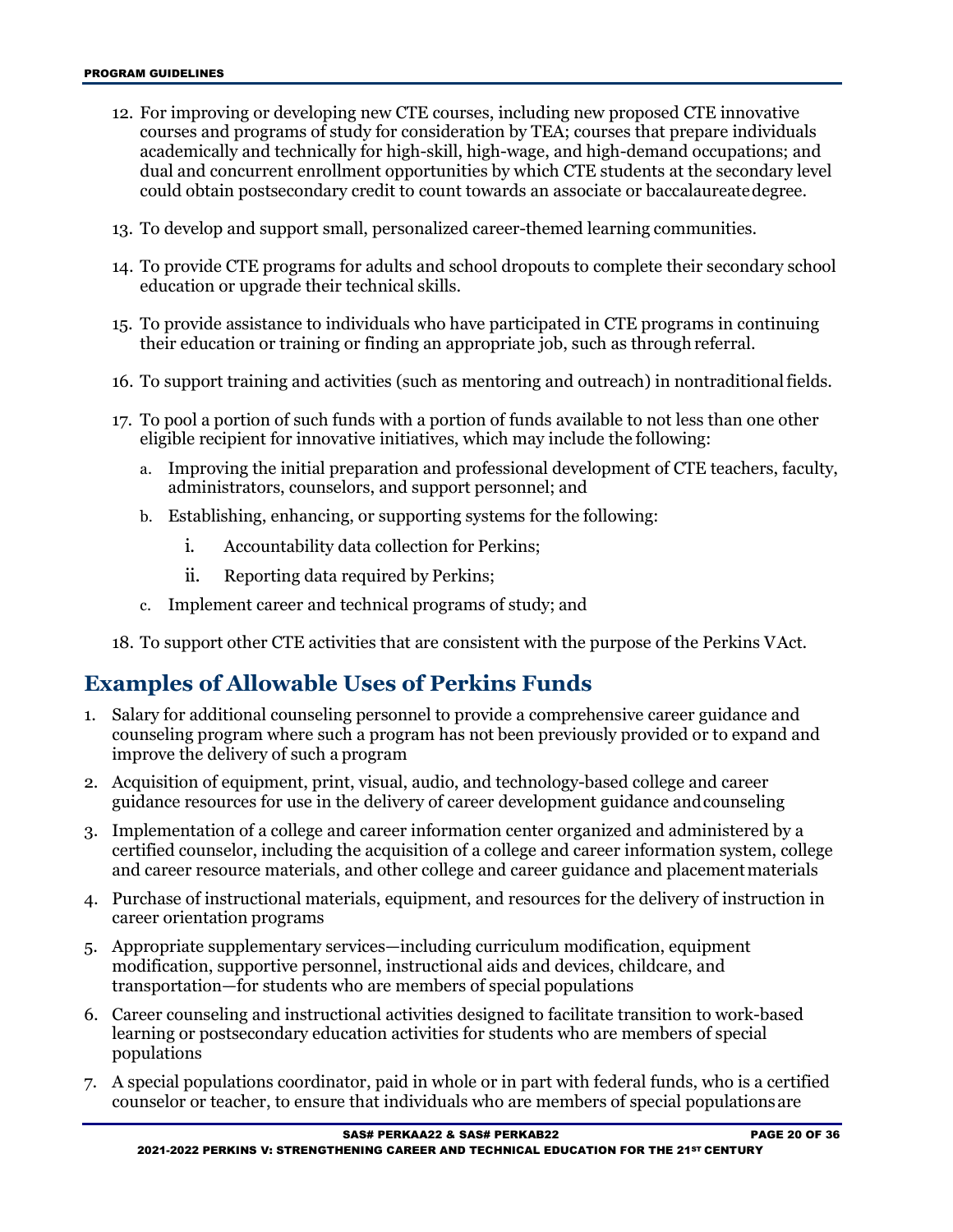supplant applies and so Perkins funding cannot be used where other funding has been receiving adequate services and occupational skill training. Remember that supplement vs previously used to pay for this service

- skills established by the State Board of Education (SBOE) for CTE 8. Development and acquisition of curriculum materials that include the essential knowledgeand
- 9. Purchase of new state of the art equipment or modification of equipment to meet current business and industry specifications
- technical skills 10. Professional development for academic and CTE teachers to integrate academic and careerand
- 11. Supplemental accelerated instruction or providing support personnel including designed to meet the special needs of and enhance the participation of individuals who are paraprofessionals to assist students enrolled in CTE programs when such programs are members of special populations
- 12. Programs of study for secondary students that address all aspects of an industry in high-skill, high-wage, and high-demand occupations
- 13. Acquisition of materials promoting nontraditional fields
- institutions, private postsecondary educational institutions, employers, labor organizations, and programs can make a significant contribution to accomplishing the objectives of the state plan and can provide substantially equivalent training at a lesser cost or can provide equipment or 14. Provision of education and training through arrangements with private CTE training apprenticeship programs whenever such institutions, employers, labor organizations, or services not available in public institutions
- 15. Activities for training sponsors from business and industry
- programs of study for students) 16. Support for the development and implementation of statewide or approved regional CTE programs of study (i.e., the work of CTE and academic teachers in implementing relevant CTE
- administer the program, including direct administrative costs and indirect costs, to no more than 5% of the total grant awarded for any fiscal year) 17. Administrative costs (authorizing statute limits the amount of funds that may be budgeted to
- activities directly related to career guidance and placement activities 18. Allowable travel expenses including travel for professional development for both academic and CTE teachers providing instruction to students who are enrolled in CTE programs; travel for staff accompanying students attending CTE student leadership activities above the local district level; travel for counselor and career orientation staff to attend professional development
- 19. Acquisition of career interest and aptitude assessment materials and scoring costs, if applicable
- 20. Recruitment and affirmative outreach activities to ensure access to quality CTE programs for students who are members of special populations
- 21. Purchase of learning styles inventories and scoring costs, if applicable
- community-based organizations, and apprenticeship programs 22. Work-based learning programs, i.e., internship, mentorships, , services and activities with
- materials for special populations and individuals with limited English proficiency 23. Purchase of linguistically appropriate assessment and other CTE instructional and supportive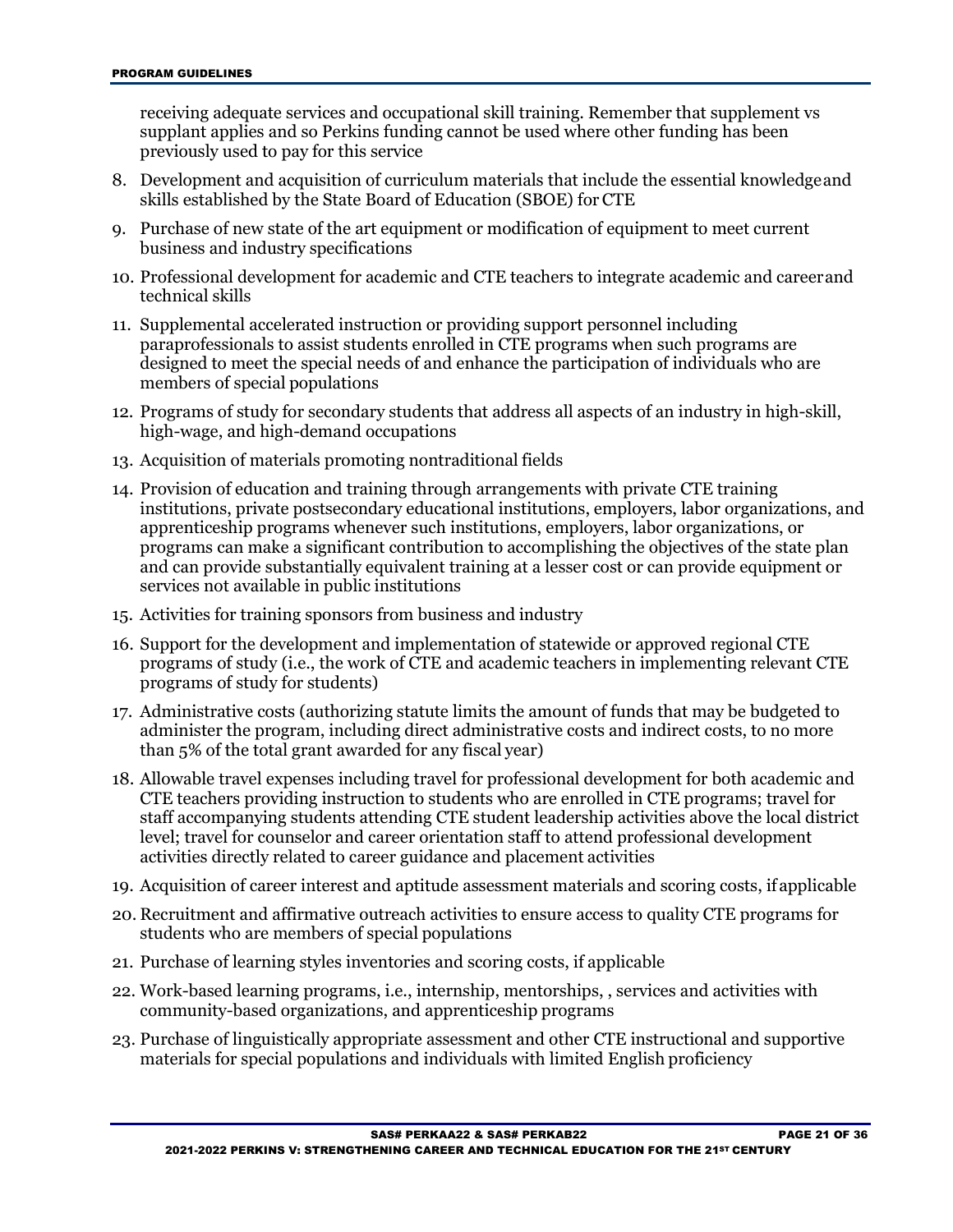- 24. Services required in an individualized educational plan (IEP) developed pursuant to Sections 1412, 1414, and 1415 of the Individuals with Disabilities Education Act
- 25. Services necessary to meet the requirements of Section 504 of the Rehabilitation Act of 1973 with respect to ensuring equal access to CTE programs
- 26. Affiliation fees that an LEA or fiscal agent pays to affiliate eligible career and technical education (CTE) students with a related career and technical student organization (CTSO) provided that the fee benefits all CTE students who are eligible to participate in the organization.
- 27. Rental or lease of buildings or space in buildings
- 28. Debt service for lease purchases. Lease-purchase of a facility is allowed only for unique special education instruction or instructionally-related activities
- leadership activities. LEAs must be careful not to supplant CTSO related travel costs if State funds have been used to pay for travel in the prior year. 29. Travel for students, including travel and/or registration fees for students to attend CTSO
- supplies such as paper, pencils, or tissue paper. 30. Consumable supplies that directly support CTE instruction such as laboratory supplies may be purchased with Perkins funds. Perkins funds may not be used to purchase general office

#### <span id="page-21-0"></span>**SSA Use of Funds**

 individual members of the consortium for purposes or programs benefiting only one member of the Funds allocated to SSAs shall be used for Perkins-eligible purposes and programs that are **mutually beneficial to all members of the SSA**. Fiscal agents **may not reallocate funds** to SSA. The action of flowing funds back to members of the SSA for purposes that are only beneficial to individual members does not constitute compliance with the "mutually beneficial purposes and programs" requirement.

 Funds in the SSA must be used for programs that are of sufficient size, scope, and quality as to be effective; integrate academic and CTE; provide CTE programs of study for students; and provide equitable participation for students who are members of special populations.

Payments to individual members of SSAs must not equal the amount of funds contributed by individual members to the SSA and may not be used to benefit only one member of the SSA.

#### <span id="page-21-1"></span>**Examples of Mutually Beneficial Uses of Perkins Funds by SSAs**

Following are examples of mutually beneficial programs that may be offered by SSAs:

- 1. Employ counselors to provide career development, guidance, and counseling programs to all students within the SSA.
- students on the campus of each member of the SSA. Remember that supplement vs supplant applies and so Perkins funding cannot be used where other funding has been previously used to pay for this service. 2. Employ a full- or part-time special populations coordinator to work directly with individuals who are members of special populations to ensure services or job-specific training for such
- 3. Establish a common site for offering CTE courses. This goal could be accomplished in one or more of the following ways:
	- Establish a separate campus.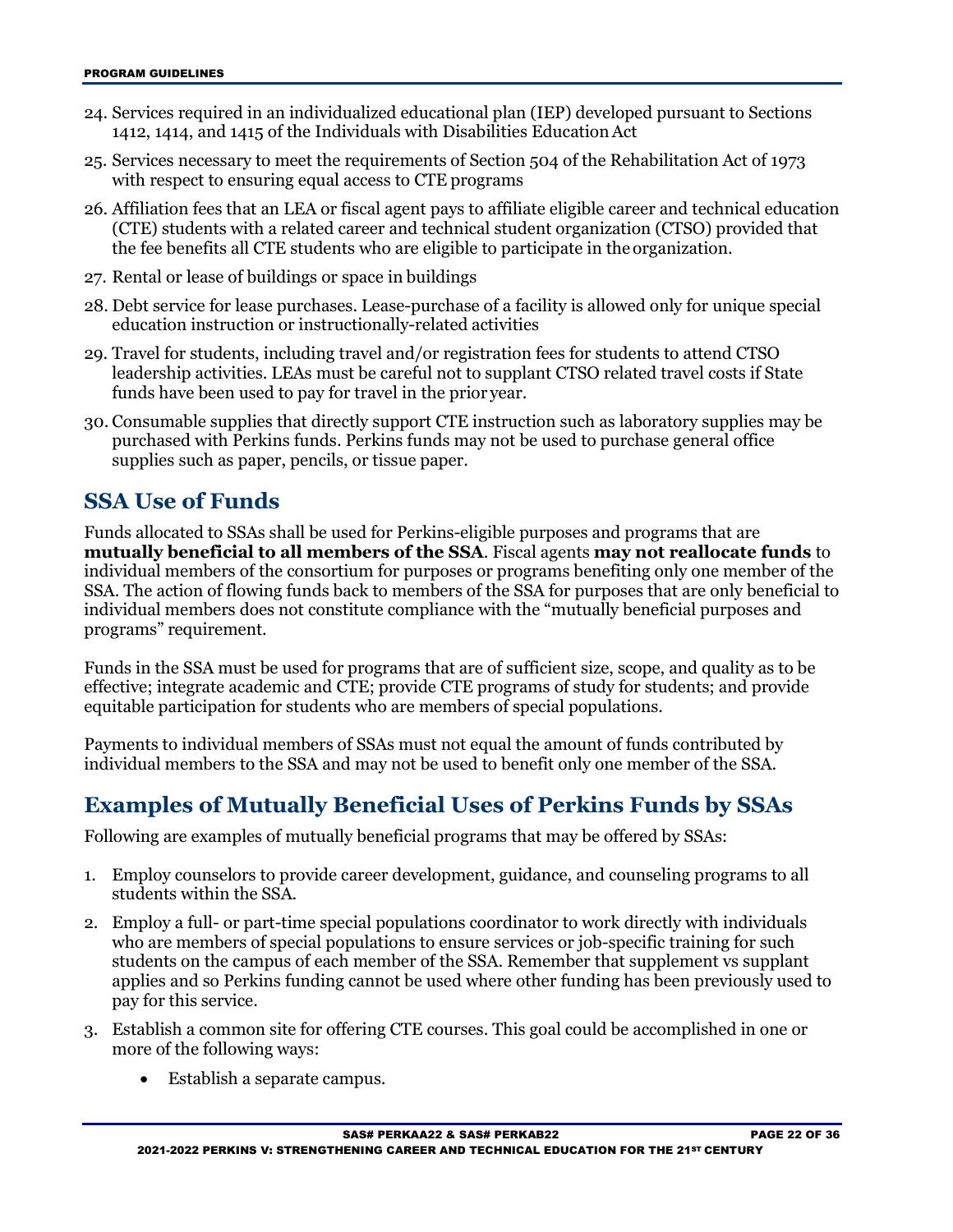- students from each member of the SSA. This could mean that one member district • Provide career programs of study and CTE courses on one campus that could serve houses all the CTE coherent sequences and students from all member districts attend CTE courses in that member district, or that various member districts offer unique programs that students from any member district may attend from their home district. A teacher or teachers could teach a sequence of courses by moving from campus to campus.
- 4. Enhance and expand connections to postsecondary education, activities for career planning and guidance, integration of CTE with academics, or industry-based certifications for students only if the certifications will be reported to the state for the 5S1 postsecondary credential attainment performance measure for Perkins accountability.
- 5. Establish a career guidance center with a career information delivery system for all member districts.
- 6. Provide or expand career development programs at member districts.
- 7. Audit and upgrade CTE programs to meet industry and articulation standards.
- 8. Increase the number of teachers earning industry certifications that are valuable to delivery of content to students but not required to demonstrate mastery to teach the course.
- 9. Implement career guidance and training to prepare students for college, career, and/or the military.
- coding and articulation agreements, and strengthen the academic and technical skills of career and technical students. 10. Employ a seamless transition coordinator to work directly with members of the SSA on PEIMS
- 11. Develop shared CTE materials available to students of member districts.
- postsecondary credit; implement or improve industry certification programs. 12. Enhance connections with postsecondary institutions, including opportunities to earn
- 13. Establish and expand CTE distance learning opportunities for member districts.
- special needs of and enhance the participation of individuals who are members of special 14. Provide supplemental accelerated instruction or support personnel including paraprofessionals to assist students enrolled in CTE programs when such programs are designed to meet the populations.

#### <span id="page-22-0"></span>**Travel**

 Travel paid from federal Perkins funds must be used to improve, not maintain, CTE programs, services, and activities. Refer to the Travel Guidelines and Current Reimbursements Rates, posted in the Handbooks and Other Guidance section of the Grants Administration Division [Administering](http://www.tea.texas.gov/WorkArea/linkit.aspx?LinkIdentifier=id&ItemID=25769814700)  [a Grant p](http://www.tea.texas.gov/WorkArea/linkit.aspx?LinkIdentifier=id&ItemID=25769814700)age for more information on using federal funds for travel.

## <span id="page-22-1"></span>**Unallowable Activities and Use of Funds**

In general, refer to the Budgeting Cost Guidance Handbook on the [Administering a Grant p](http://www.tea.texas.gov/WorkArea/linkit.aspx?LinkIdentifier=id&ItemID=25769814700)age for unallowable costs.

Unallowable activities and unallowable use of funds for this grant may include but are not limited to the following: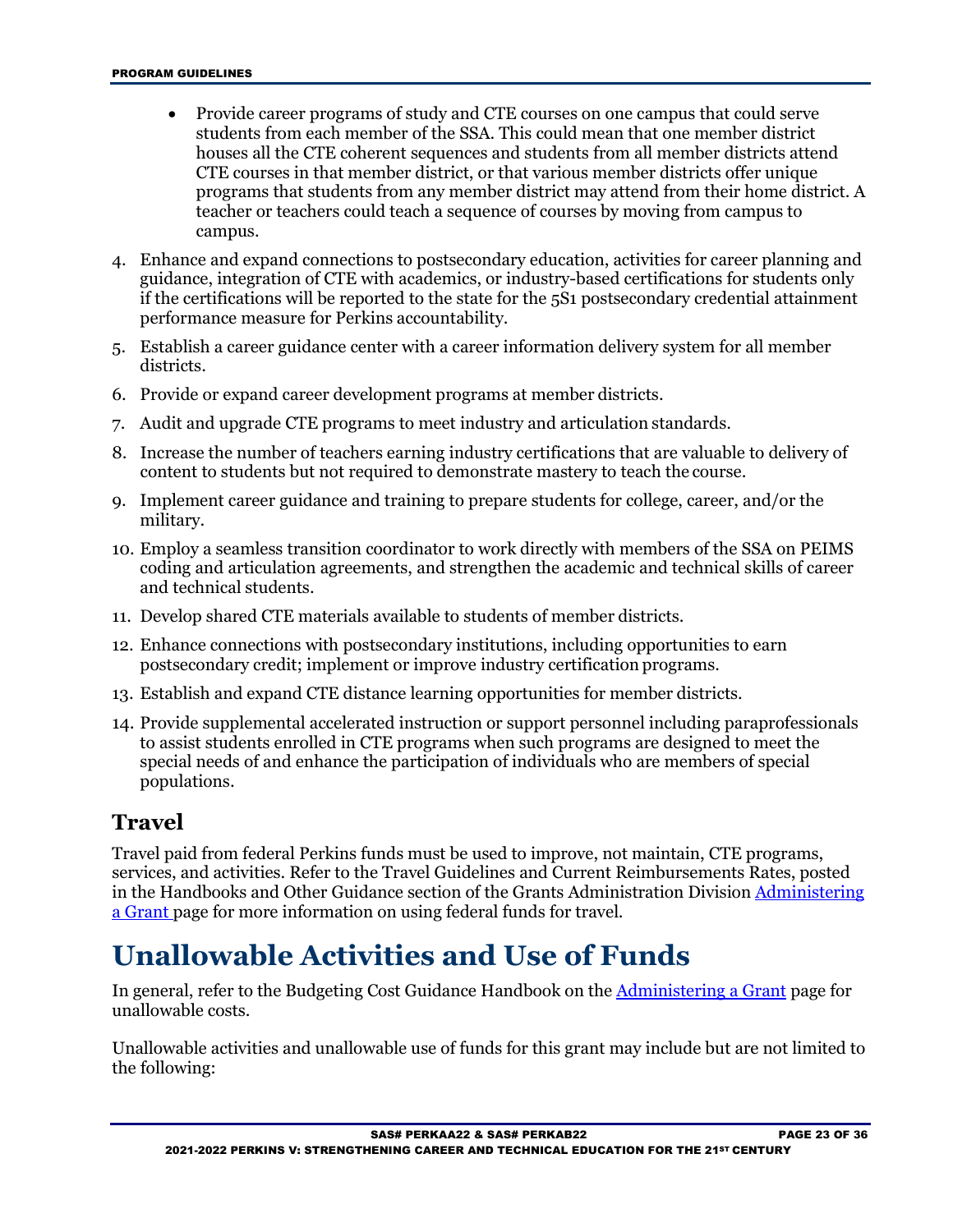- 1. Cost of memberships in any civic or community organization
- 2. Hosting or sponsoring of conferences
- 3. Travel costs for officials such as executive director, superintendent, or board members
- 4. Construction, renovation, or remodeling of facilities
- 5. Food costs, except as specified in the Allowable Cost and Budgeting Guidance section of the [Administering a Grant p](http://www.tea.texas.gov/WorkArea/linkit.aspx?LinkIdentifier=id&ItemID=25769814700)age
- 6. Alcoholic beverages
- 7. Payment for students who are employed by and receiving training from a private business or organization
- 8. Salaries and bonuses for classroom CTE teachers
- 9. Academic remediation for CTE students
- beginning date or after the ending dates of the grant 10. Any purchase order or encumbrance or obligation placed before the approved project
- 11. In-state travel or per diem in excess of state rates (not to exceed actual costs); out-of-state travel in excess of federal government rates for the locale (also not to exceed actualcosts)
- projects or homes, training station visits, etc.) 12. Travel that is required by SBOE rules or that does not improve the program (in-district to visit
- individual CTE students 13. Individual career and technical student organization (CTSO) membership dues on behalf of
- 14. Furniture, except when the furniture is considered industry-specific instructional equipment
- 15. Motorized vehicles
- 16. Work-study programs
- stamp-in date of the application, whichever is later 17. Payment with 2020–2021 Perkins funds for travel that occurs before July 1, 2020, or the
- expenditures that occur after August 15, 2021 18. Pre-payment or reimbursement with 2020–2021 Perkins funding fortravel-related
- 19. Membership fees in professional or social organizations for individual staff
- 20. Insurance coverage for students
- 21. Rental or lease of land
- 22. Debt service (lease-purchase)

## <span id="page-23-0"></span>**Program Evaluation**

 that may be established by TEA and agrees to submit the required evaluation reports in the format By submitting this application, the applicant agrees to comply with any evaluation requirements and time requested by TEA. TEA will collect and analyze relevant data from PEIMS if it is available.

Specific critical success factors and milestones will be developed in a manner determined appropriate by TEA.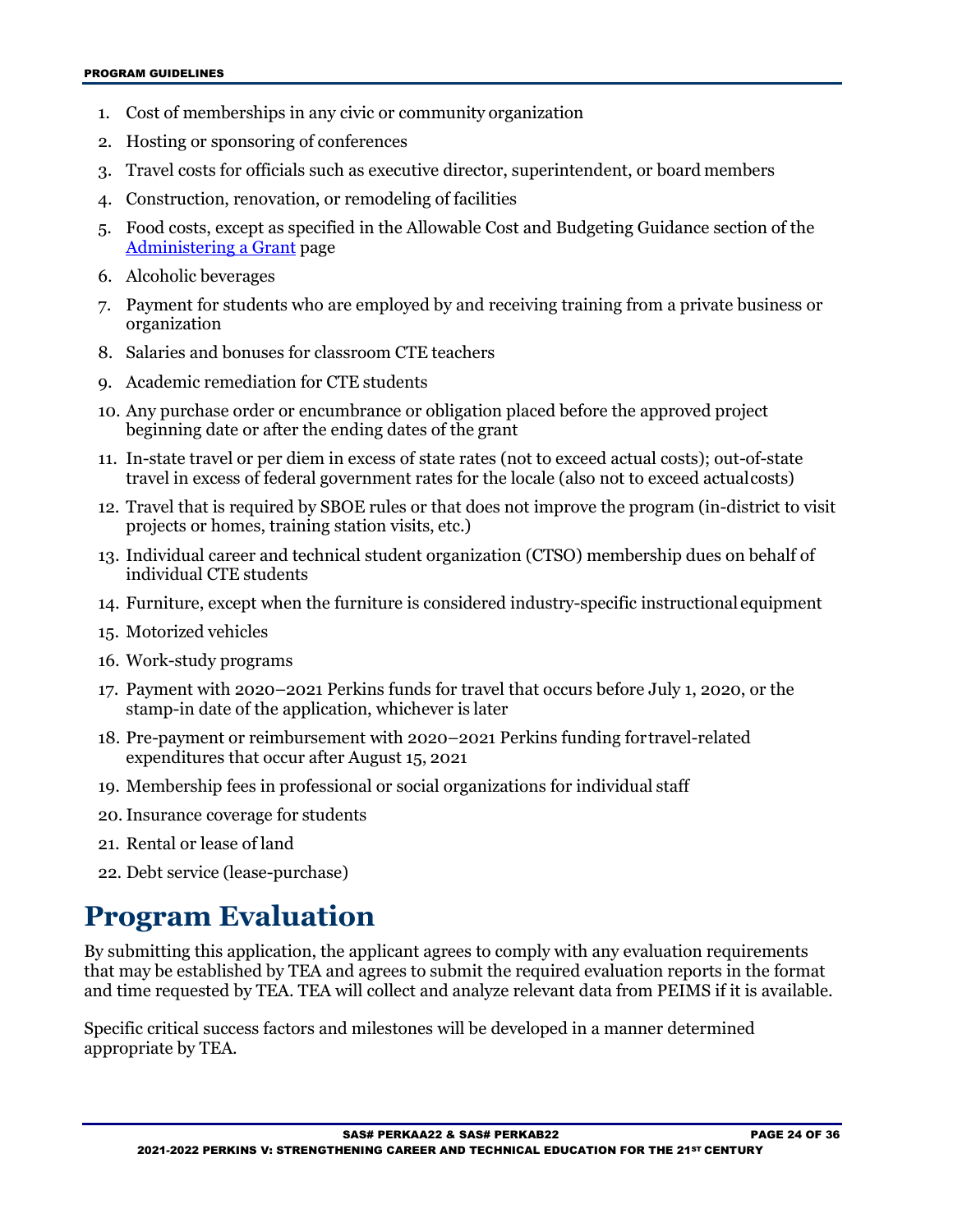## <span id="page-24-0"></span>**Critical Success Factors**

 Critical success factors are generally observable behaviors that are believed (and supported by research) to be critical to achieving the goals and outcomes of the grant program. Each critical success factor is monitored using measurable indicators, and these indicators enable TEA to determine whether grantees are proceeding appropriately to achieve the desired outcomes. For example, if a program has a goal of increased student participation in more rigorous college preparatory courses, one should measure at the beginning of the following school year that more students are actually enrolled in such classes than previously. Student participation in these rigorous college preparatory courses is a critical success factor that is measured through enrollment figures.

## <span id="page-24-1"></span>**Milestones**

 Milestones are key processes or structures that need to be in place before the critical success factor these classes and hire or assign qualified teachers to teach them. A school would also want to is likely to occur. Using the previous example, before a school can demonstrate increased enrollment in rigorous college preparatory courses, it probably needs to offer a greater variety of develop a student recruitment plan. All such factors that are precursors to increased enrollment are called milestones.

### <span id="page-24-2"></span> **PerkinsV: StrengtheningCareerandTechnicalEducation forthe21st Century - Institutions**

## <span id="page-24-3"></span>**US Department of Education Appropriations**

The following is provided in compliance with the US Department of Education Appropriations Act:

| Category                                          | <b>Amount</b> |
|---------------------------------------------------|---------------|
| Total funds available for this project            | \$1,780,874   |
| Percentage to be financed with federal funds      | 100%          |
| Amount of federal funds                           | \$1,780,874   |
| Percentage to be financed from nonfederal sources | $0\%$         |
| Amount of nonfederal funds                        |               |

## **Grant Timeline**

<span id="page-24-4"></span> If a report due date falls on a weekend or holiday, the report will be due the following business day. For all dates related to the grant, including reporting dates, see the **TEA Grant Opportunities** page. All dates except the grant ending date may vary slightly as conditions require.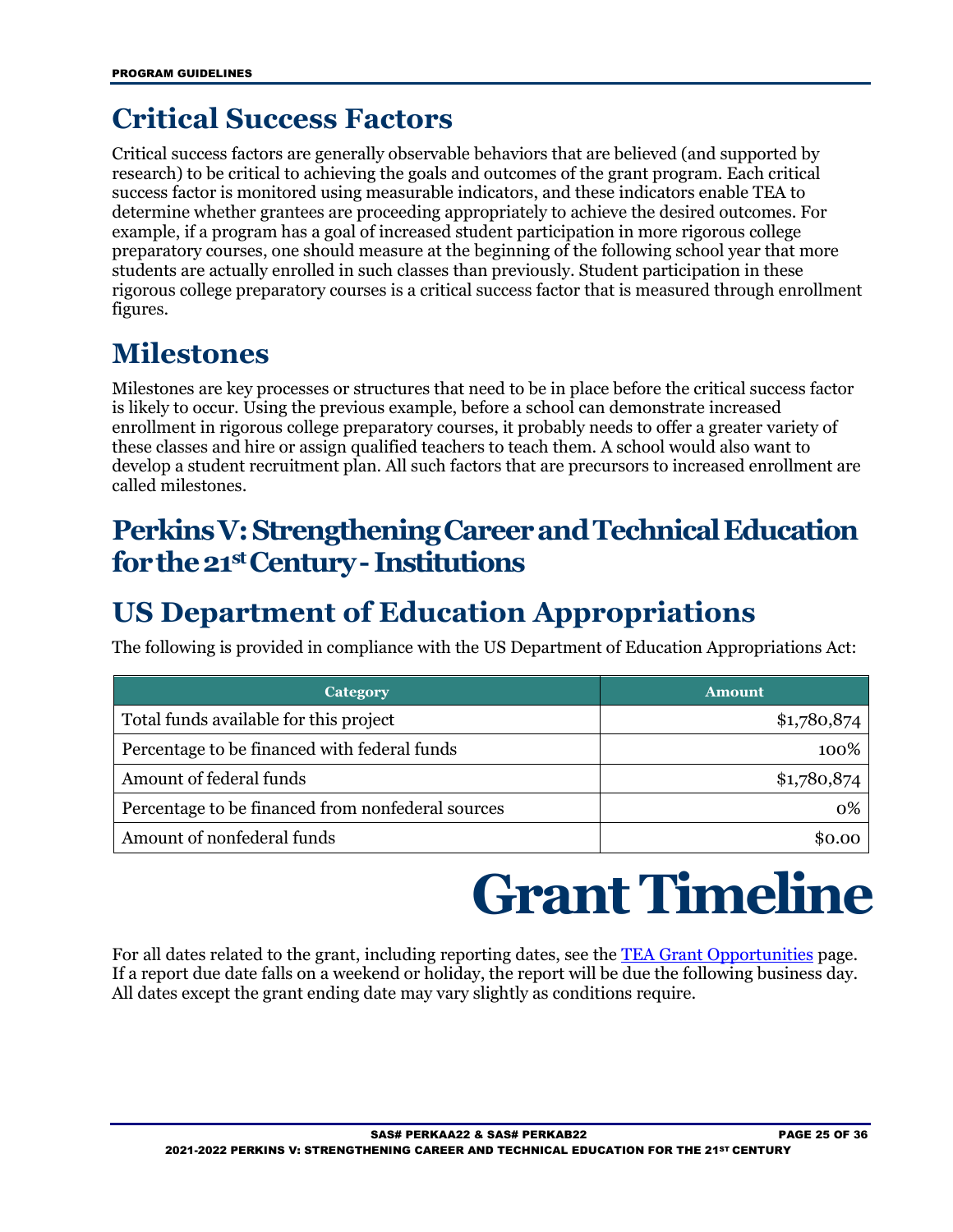## **Grant ata Glance**

<span id="page-25-0"></span>This section provides fundamental information pertinent to the grant program.

## <span id="page-25-1"></span>**Authorizing Legislation**

 This grant program is authorized by Strengthening Career and Technical for the 21st Century Act, P.L.115-224.

#### <span id="page-25-2"></span> **Additional Applicable Law and Regulations**

In addition to regulations cited in CS7000—Provisions, Assurances and Certifications, the following regulations are applicable:

- 34 Code of Federal Regulations (CFR) 300 and Public Law (P.L.) 108–446
- Texas Education Code (TEC) Chapter 28, Subchapter A; Chapter 29, Subchapter F; Chapter 42, Subchapter C
- Section 42.154 Part II, Title 19, Texas Administrative Code (TAC)
- • Code of Federal Regulations (CFR):
	- 34 CFR, Part 76 General Requirements\*
	- Requirements for Federal Awards\* • 2 CFR, Part 200 Uniform Administrative Requirements, Cost Principles, and Audit
	- 34 CFR, Part 400 Vocational and Applied Technology Education Programs-General Provisions\*
	- • 34 CFR, Part 403 State Vocational and Applied Technology Education Program\* \*(where not superseded by the requirements of P.L.115-224)

### <span id="page-25-3"></span>**Purpose ofProgram**

 The purpose of the career and technical education (CTE) program is to develop more fully the academic knowledge, technical, and employability skills of students who enroll in CTE programs and programs of study.

## <span id="page-25-4"></span>**Eligible Applicants**

 School for the Blind and Visually Impaired, and the Boys Ranch ISD in Texas are eligible to apply Texas Juvenile Justice Department, Windham School District, Texas School for the Deaf, Texas for a grant under Title I, Part B, Carl D. Perkins Institutions.

To be eligible for Perkins funding, your organization must oversee a corrections education system or serve individuals with disabilities and currently operate CTE programs in Texas that are of sufficient size, scope, and quality to be effective. Each eligible recipient that receives a grant shall use such funds to develop new and improve existing CTE programs, with the full participation of individuals who are members of special populations.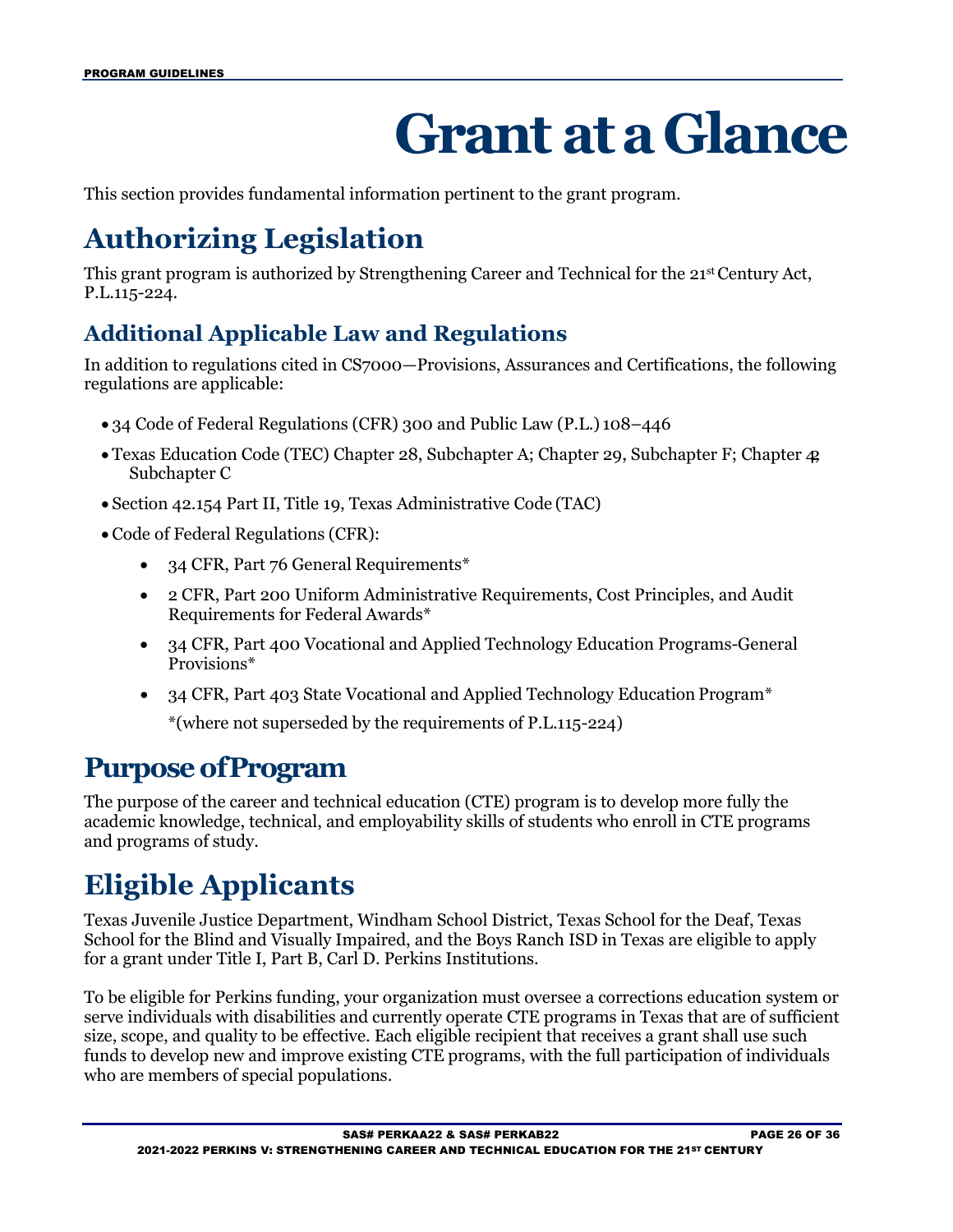#### <span id="page-26-0"></span>**Shared Services Arrangement**

See the [General and Fiscal Guidelines,](http://tea.texas.gov/WorkArea/linkit.aspx?LinkIdentifier=id&ItemID=25769819073) Shared Services Arrangements.

Shared services arrangements (SSAs) are not allowed for this grant program.

#### <span id="page-26-1"></span>**More Than One Campus**

Eligible applicants may not apply for the grant on behalf of more than one campus.

## <span id="page-26-2"></span>**Application Funding**

See the following sections of th[e General and Fiscal Guidelines:](http://tea.texas.gov/WorkArea/linkit.aspx?LinkIdentifier=id&ItemID=25769819073)

- Grant Funding
- Fund Management
- Use of Funds

#### <span id="page-26-3"></span> **Cost Share or Matching Requirement**

See the [General and Fiscal Guidelines,](http://tea.texas.gov/WorkArea/linkit.aspx?LinkIdentifier=id&ItemID=25769819073) Cost Share/Match Requirement.

There is no cost share or matching requirement for this grant program.

#### <span id="page-26-4"></span> **Limitation of Administrative Funds**

See the [General and Fiscal Guidelines,](http://tea.texas.gov/WorkArea/linkit.aspx?LinkIdentifier=id&ItemID=25769819073) Administrative Costs.

 direct administrative costs and indirect costs, to no more than 5 % of the total grant awarded. The TEA limits the amount of funds that may be budgeted to administer the program, including

NOTE: Administrative funds include **both** direct administrative costs **and** allowable indirect costs.

#### <span id="page-26-5"></span>**Pre-Award Costs**

See the [General and Fiscal Guidelines,](http://tea.texas.gov/WorkArea/linkit.aspx?LinkIdentifier=id&ItemID=25769819073) Pre-Award Costs.

<span id="page-26-6"></span>Pre-award costs are not permitted for this grant.

## **Program Elements**

This section provides detailed information about the grant program.

## <span id="page-26-7"></span>**Program Description**

 This grant also provides formula allocations to CTE programs operated by the Texas Juvenile Justice Department, Windham School District, Texas School for the Deaf, Texas School for the Blind and Visually Impaired, and the Boys Ranch ISD.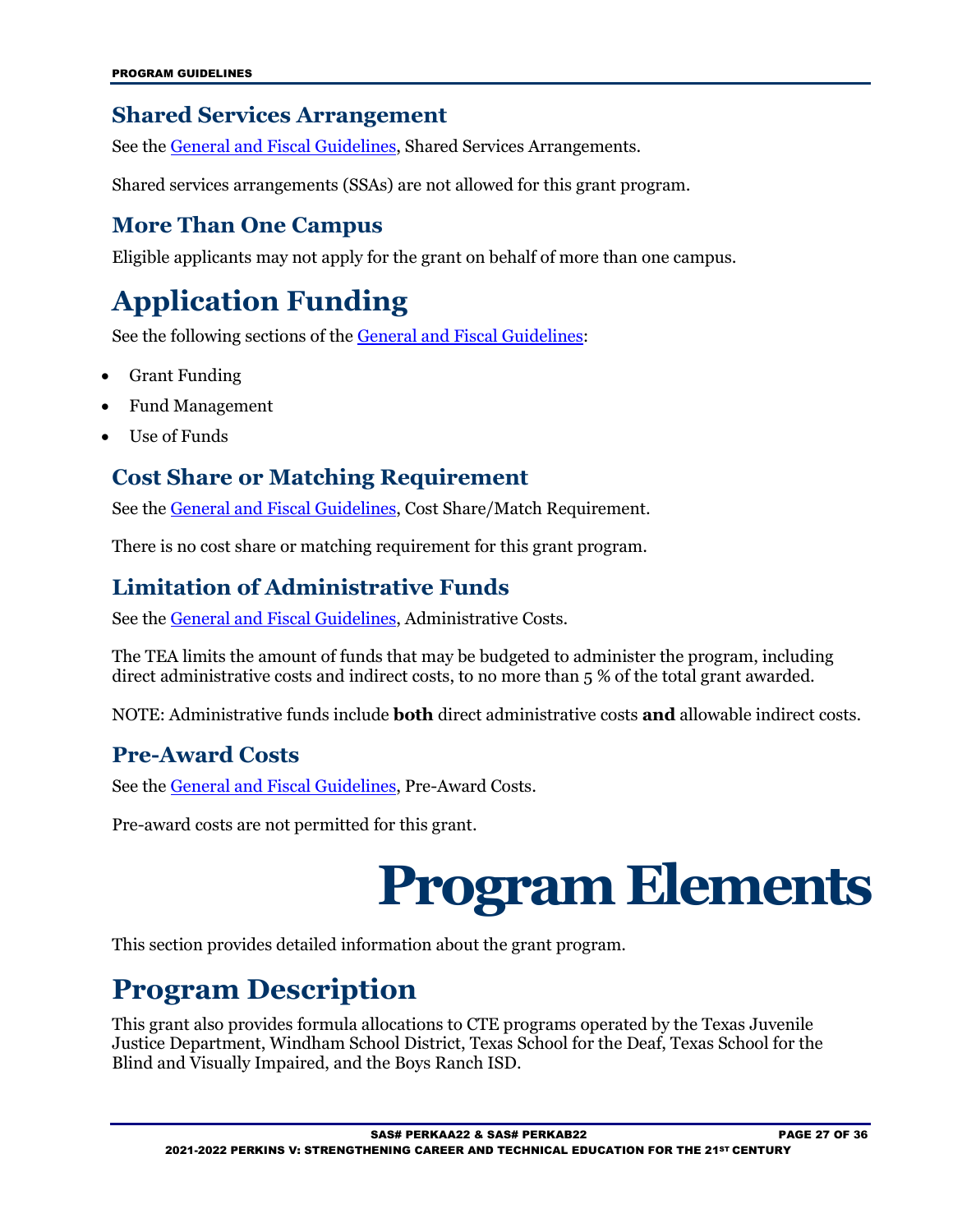The purpose of the career and technical education (CTE) program is to develop more fully the academic knowledge, technical, and employability skills of students who enroll in CTE programs and programs of study. Grantees must demonstrate that they are fulfilling requirements for uses of funds with Perkins grant award or a combination of Perkins grant award and other funds. The six requirements for uses of funds may be found below in the Statutory Requirements section.

## <span id="page-27-0"></span>**Supplement, Not Supplant**

The supplement, not supplant provision does apply to this grant program.

[Administering a Grant u](https://tea.texas.gov/Finance_and_Grants/Administering_a_Grant.aspx)nder the Handbooks and Other Guidance section. For supplement, not supplant guidance see the *Supplement, Not Supplant Handbook* at

## <span id="page-27-1"></span>**Indirect Costs**

The grantee may claim a maximum for indirect costs equal to their current approved restricted indirect cost rate for this federally funded grant.

## <span id="page-27-2"></span>**Application Requirements and Assurances**

 (such as with a narrative description, an activity timeline, or a checklist) to be eligible to be This section describes the two types of requirements that applicants must address in the application considered for funding:

- Statutory requirements (requirements defined in the authorizing statute)
- TEA program requirements (requirements defined by TEA program staff)

#### <span id="page-27-3"></span>**Statutory Requirements**

See the [General and Fiscal Guidelines,](http://tea.texas.gov/WorkArea/linkit.aspx?LinkIdentifier=id&ItemID=25769819073) Statutory Requirements.

 Per Section 22.0834 of the Texas Education Code (TEC), any person offered employment by any entity that contracts with TEA or receives grant funds administered by TEA (i.e., a grantee or subgrantee) is subject to the fingerprinting requirement. TEA is prohibited from awarding grant funds to any entity, including nonprofit organizations, that fails to comply with this requirement. For details, refer to the [General and Fiscal Guidelines,](http://tea.texas.gov/WorkArea/linkit.aspx?LinkIdentifier=id&ItemID=25769819073) Fingerprinting Requirement.

Each eligible recipient that receives an allotment under the grant shall use such funds to improve CTE programs. Funds made available to eligible recipients under this part shall be used to support career and technical education programs that are of sufficient size, scope, and quality to be effective and that—

- informed plans and decisions about future education and career opportunities and programs of study. (1) provide career exploration and career development activities through an organized, systematic framework designed to aid students, including in the middle grades, before enrolling and while participating in a career and technical education program, in making
- specialized instructional support personnel, career guidance and academic counselors, or (2) provide professional development for teachers, faculty, school leaders, administrators, paraprofessionals.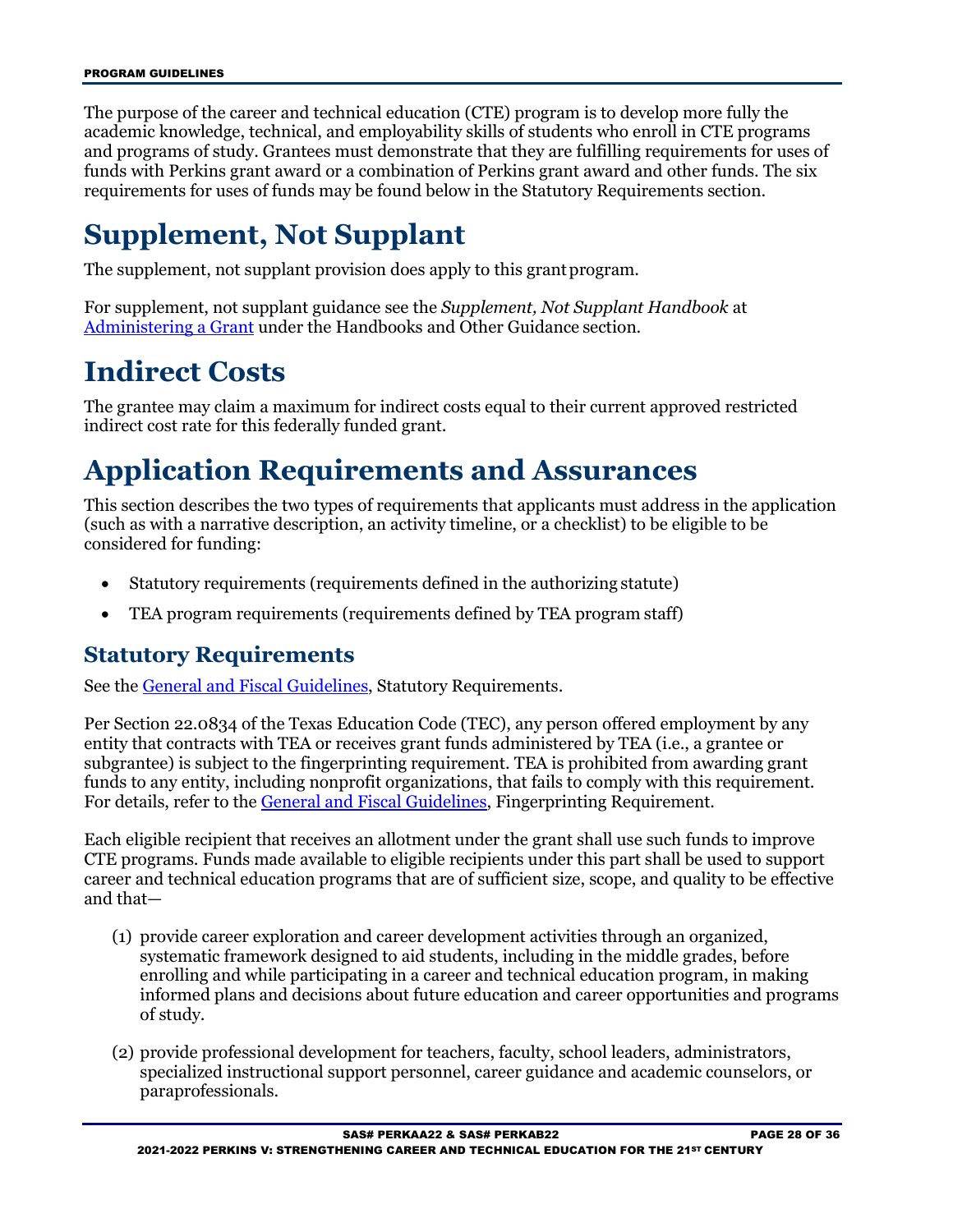- (3) provide within career and technical education the skills necessary to pursue careers in highskill, high-wage, and in-demand industry sectors or occupations.
- programs of study. (4) support integration of academic skills into career and technical education programs and
- (5) plan and carry out elements that support the implementation of career and technical education programs and programs of study and that result in increasing student achievement.
- (6) develop and implement evaluations of the activities carried out with funds under this part, including evaluations necessary to complete the comprehensive needs assessment required under section 134(c) and the local report required under section 113(b)(4)(B).

 funding or with a combination of Perkins and other funding sources. All six required uses of funds must be fulfilled for the institution to receive Perkins funds. The six requirements for eligible recipients of Perkins funding may be fulfilled entirely with Perkins

#### <span id="page-28-0"></span> **TEA Program Requirements**

Each institution receiving Perkins funds will be required to submit an annual report to the TEA.

#### <span id="page-28-1"></span>**Program-Specific Assurances**

See the [General and Fiscal Guidelines,](http://tea.texas.gov/WorkArea/linkit.aspx?LinkIdentifier=id&ItemID=25769819073) Provisions and Assurances.

 The program-specific assurances for this grant program are listed in the SAS. Refer to Schedule CS7000—Provisions, Assurances, and Certifications.

## <span id="page-28-2"></span>**Allowable Activities and Use of Funds**

See the <u>Administering a Grant</u> page for general guidance on allowable activities and use of funds.

Allowable activities and use of funds for this grant may include but are not limited to the following:

#### <span id="page-28-3"></span>**Field Trips**

Field trips may be funded under the grant program. Only the following types of field trips are allowable:

 • Field trips for educational purposes that address specific CTE courses and/or CTE program. Field trips must be open to all students participating in the CTE course or program.

Field Trips will require a written justification form. To access the Field Trips Justification form, refer to the [Administering a Grant page.](http://tea.texas.gov/Finance_and_Grants/Administering_a_Grant.aspx) Grantees must keep field trip documentation locally.

#### <span id="page-28-4"></span>**Advisory Council**

An advisory council may be funded under the grant program. Only the following types of advisory councils are allowable:

 businesses), and to the extent possible, labor organizations, higher education representatives • The advisory council includes parents, representatives of business and industry (including small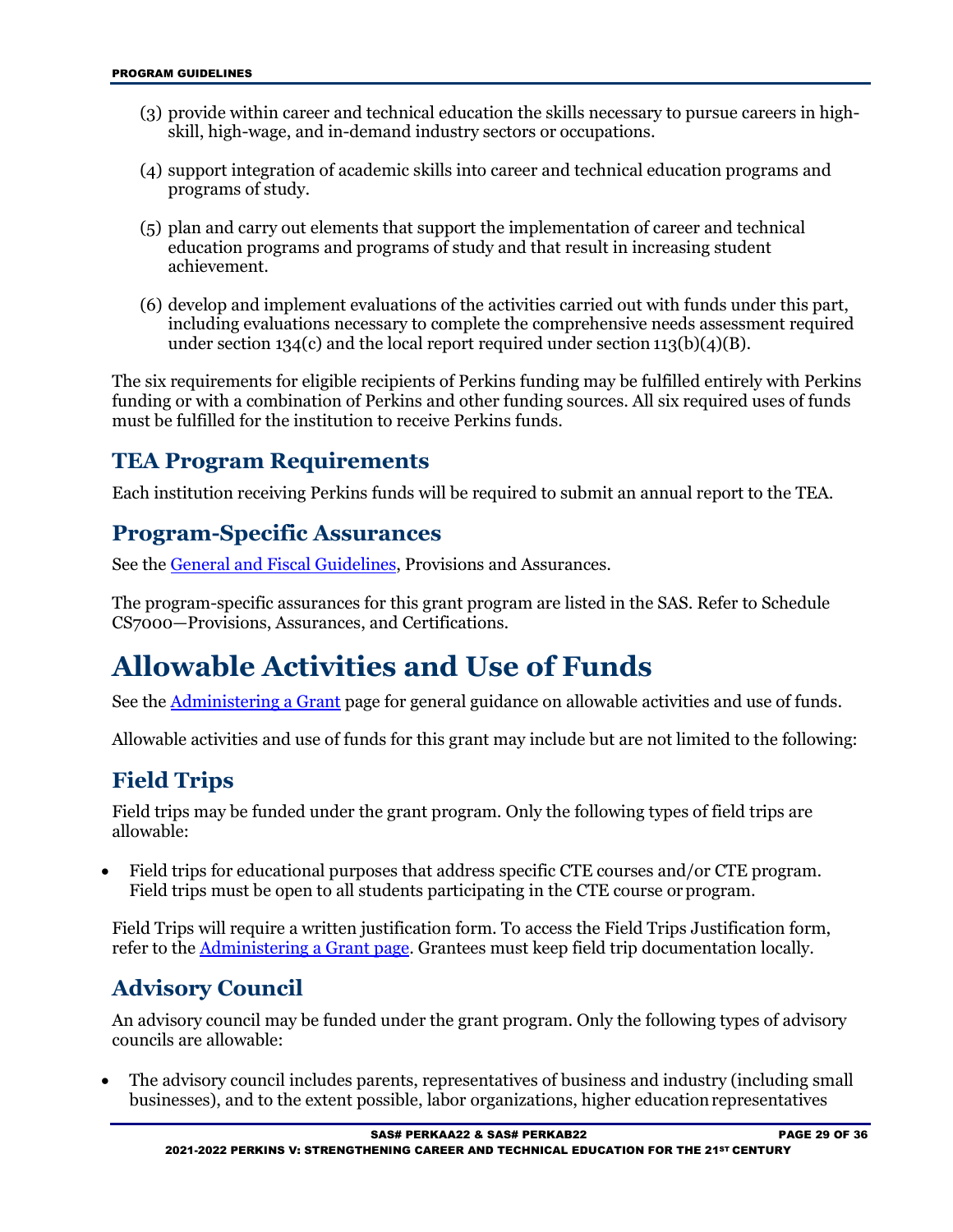and faculty, administrators, representatives of special populations, CTE and academic teachers, students, and community partners; and

 of CTE programs, including establishing effective programs and procedures to enable informed and effective participation in CTE programs. • The role of the advisory council is to participate in the design, implementation and evaluation

#### <span id="page-29-0"></span>**Out-of-State Travel**

 incurred by employees on official business of the grantee and follow the grantee's regular business Out-of-state travel costs are allowable. Out-of-state travel costs should be minimal. Travel costs are allowable as long as the expenses for transportation, lodging, subsistence, and related items are only operations and written travel policy.

Out-of-State Travel will require a written justification form. To access the Out-of-State Travel Justification form, refer to the [Administering a Grant page.](http://tea.texas.gov/Finance_and_Grants/Administering_a_Grant.aspx) Grantee must keep out-of-state travel documentation locally.

#### <span id="page-29-1"></span> **Permissive Use of Funds**

Funds made available to an eligible recipient under this title may be used -

- 1. To involve parents, businesses, and labor organizations as appropriate in the design, under the Perkins Act, including establishing effective programs and procedures to enable informed and effective participation in such programs. implementation, and evaluation of career and technical education programs authorized
- described in section 118 of the Perkins Act, for students participating in CTE programs,that: 2. To provide career guidance and academic counseling, which may include information
	- including baccalaureate degree programs, for secondary students, which activities may include the use of graduation and career plans; and a) Improves graduation rates and provides information on postsecondary career option,
	- changing careers or updating skills. b) Provides assistance for postsecondary students, including for adult students who are
- 3. For local education and business (including small business) partnerships to provide:
	- and technical education programs; a. Work-related experiences for students, such as internships, cooperative education, school-based enterprises, entrepreneurship, and job shadowing that are related to career
	- b. Adjunct faculty arrangements for qualified industry professionals; and
	- c. Industry experience for teachers and faculty.
- 4. To provide programs for special populations.
- 5. To assist and provide support to career and technical student organizations (CTSOs).
- 6. For mentoring and support services.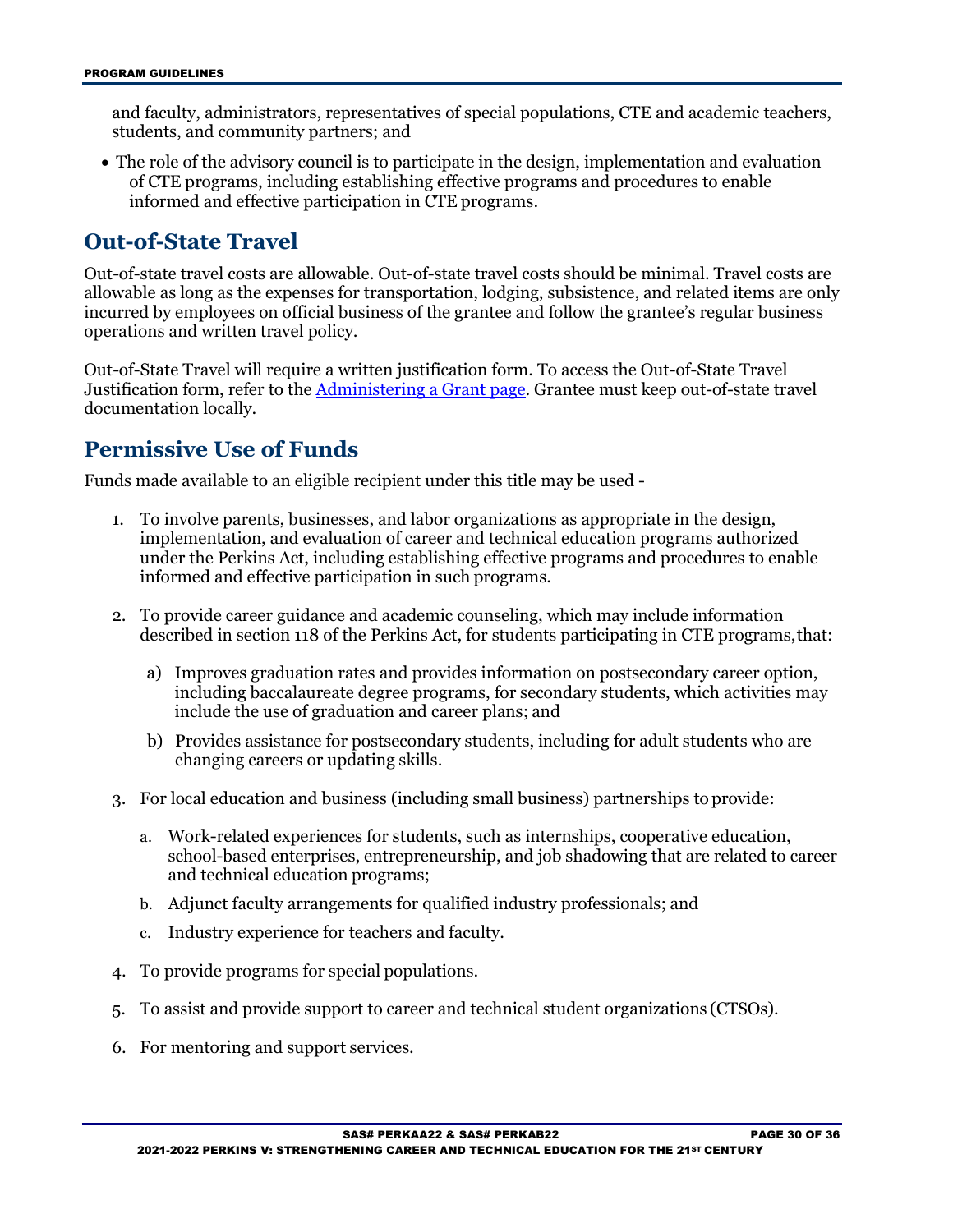- 7. For leasing, purchasing, upgrading, or adapting equipment, including instructional aids and publications (including support for library resources) designed to strengthen and support academic and technical skill achievement.
- and industry. 8. For teacher preparation programs that address the integration of academic and career and technical education and that assist individuals who are interested in becoming career and technical education teachers and faculty, including individuals with experience in business
- accessible for students, including working students, including through the use of distance 9. To develop and expand postsecondary program offerings at times and in formats, that are education.
- 10. To develop initiatives that facilitate the transition of CTE students into postsecondary education technical programs, including the following:
	- educational institutions and baccalaureate degree granting postsecondary institutions a. Articulation agreements between sub baccalaureate degree granting career and technical
	- b. Dual and concurrent enrollment programs
	- c. Academic and financial aid counseling for CTE students
	- d. Other initiatives as follows:
		- i. To encourage postsecondary education
		- ii. To overcome barriers to enrollment, including geographic and other barriers affecting rural students and special populations
- 11. To provide activities to support entrepreneurship education and training.
- could obtain postsecondary credit to count towards an associate or baccalaureate degree. 12. For improving or developing new CTE courses, including new proposed CTE innovative courses and programs of study for consideration by TEA; courses that prepare individuals academically and technically for high-skill, high-wage, or high-demand occupations; and dual and concurrent enrollment opportunities by which CTE students at the secondary level
- 13. To develop and support small, personalized career-themed learning communities.
- 14. To provide support for family and consumer sciences programs.
- 15. To provide CTE programs for adults and school dropouts to complete their secondary school education or upgrade their technical skills.
- their education or training or finding an appropriate job, such as through referral. 16. To provide assistance to individuals who have participated in CTE programs in continuing
- 17. To support training and activities (such as mentoring and outreach) in nontraditional fields.
- 18. To provide support for training programs in automotive technologies.
- eligible recipient for innovative initiatives, which may include the following: 19. To pool a portion of such funds with a portion of funds available to not less than one other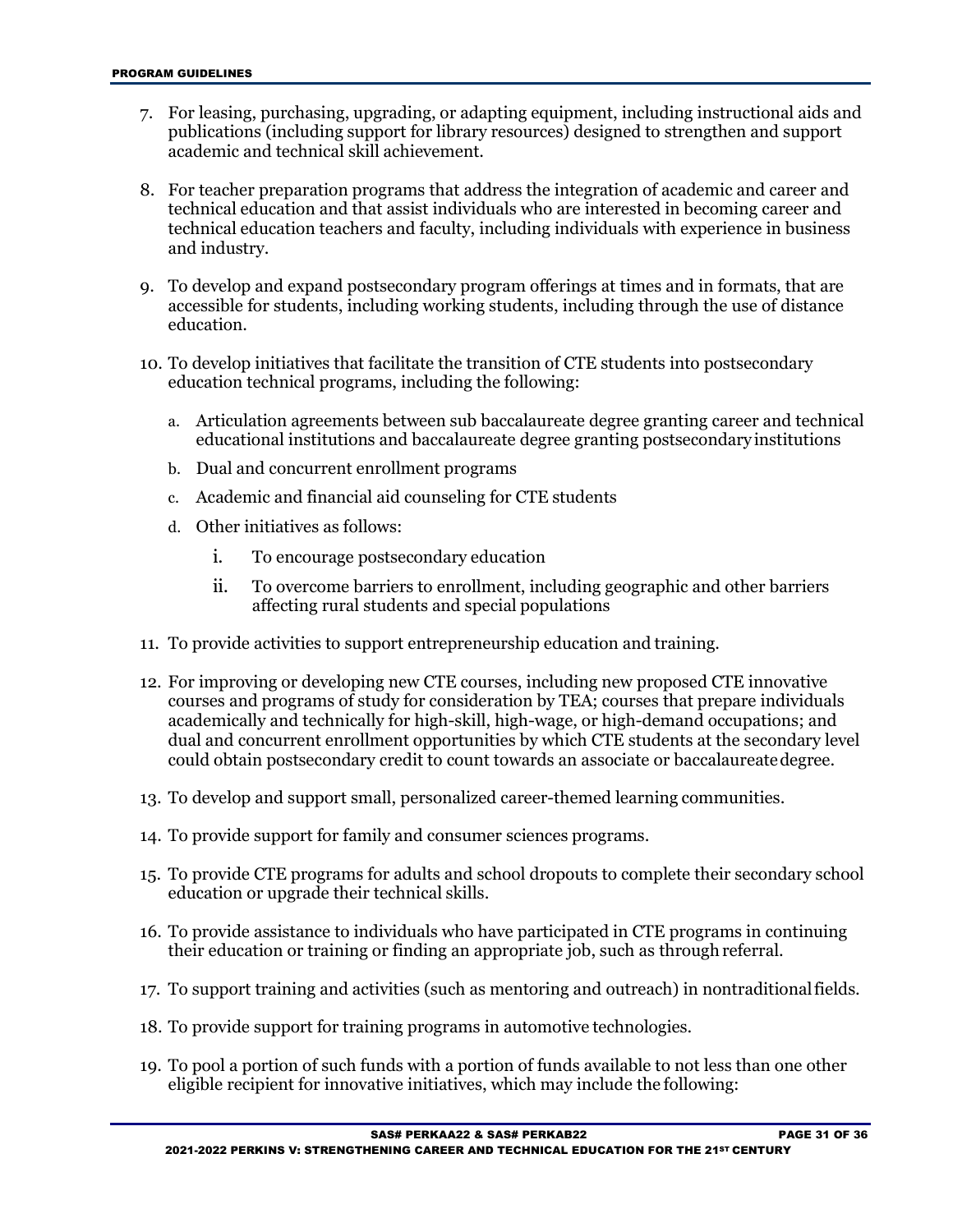- administrators, and counselors; and a. Improving the initial preparation and professional development of CTE teachers, faculty,
- b. Establishing, enhancing, or supporting systems for the following:
	- i. Accountability data collection for Perkins;
	- ii. Reporting data required by Perkins;
- c. Implement career and technical programs of study and Career Clusters; and
- d. Implement technical assessments.
- 20. To support other CTE activities that are consistent with the purpose of the Perkins V Act.

#### <span id="page-31-0"></span> **Examples of Allowable Uses of Perkins Funds**

- counseling program where such a program has not been previously provided or to expand and improve the delivery of such a program 1. Salary for additional counseling personnel to provide a comprehensive career guidanceand
- guidance resources for use in the delivery of career development guidance andcounseling 2. Acquisition of equipment, print, visual, audio, and technology-based college and career
- 3. Implementation of a college and career information center organized and administered by a certified counselor, including the acquisition of a college and career information system, college and career resource materials, and other college and career guidance and placement materials
- in career orientation programs 4. Purchase of instructional materials, equipment, and resources for the delivery of instruction
- 5. Appropriate supplementary services—including curriculum modification, equipment modification, supportive personnel, instructional aids and devices, childcare, and transportation—for students who are members of special populations
- 6. Career counseling and instructional activities designed to facilitate transition to work-based learning or postsecondary education activities for students who are members of special populations
- certified counselor or teacher, to ensure that individuals who are members of special populations are receiving adequate services and occupational skill training. Remember that supplement vs supplant applies and so Perkins funding cannot be used where other funding has been previously used to pay for this service 7. A special populations coordinator, paid in whole or in part with federal funds, who is a
- and skills established by the State Board of Education (SBOE) for CTE 8. Development and acquisition of curriculum materials that include the essential knowledge
- 9. Purchase of new state of the art equipment or modification of equipment to meet current business and industry specifications
- 10. Professional development for academic and CTE teachers to integrate academic and career and technical skills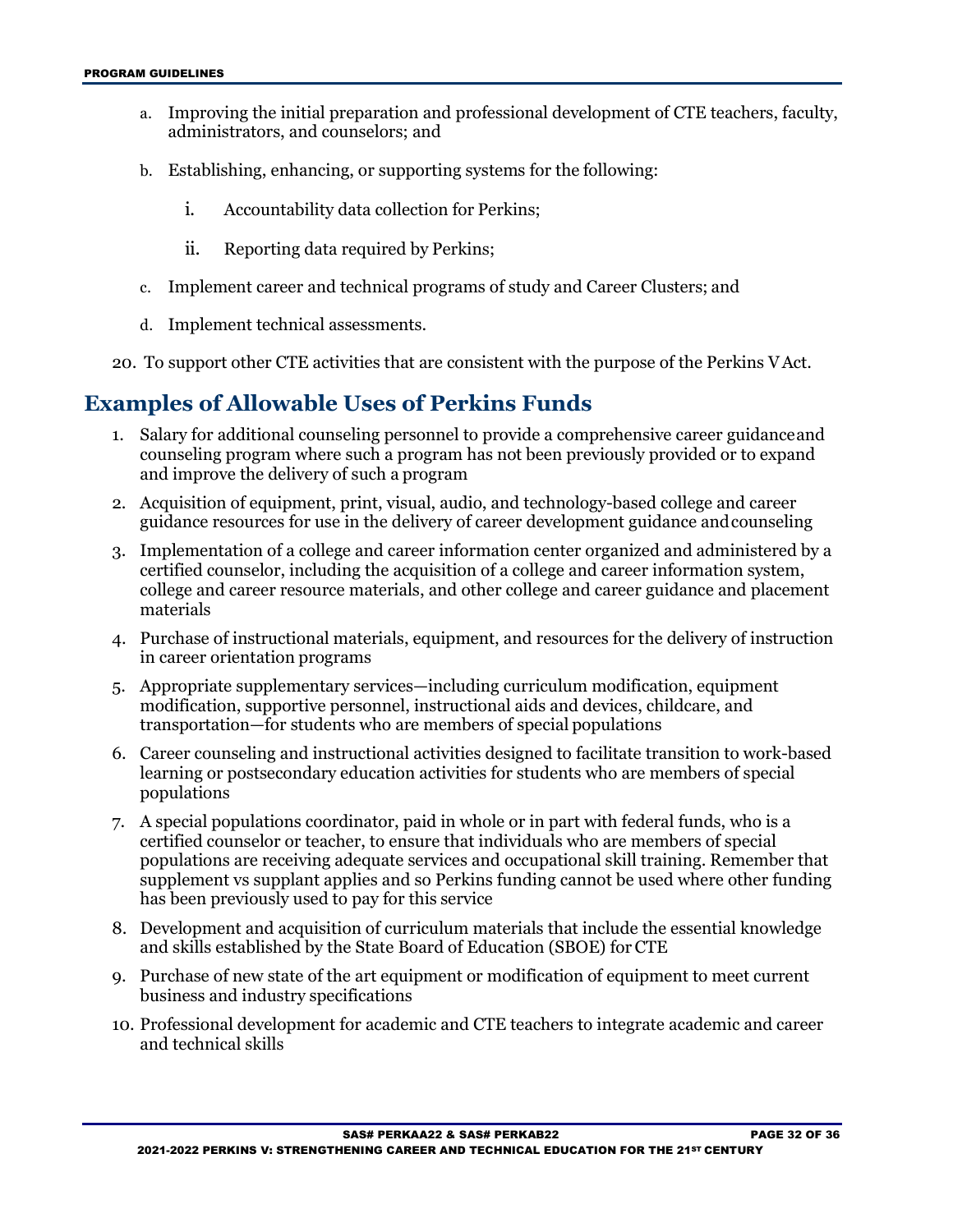- programs are designed to meet the special needs of and enhance the participation of 11. Supplemental accelerated instruction for students enrolled in CTE programs when such individuals who are members of special populations
- 12. Programs for secondary students that address all aspects of an industry in high-skill, highwage, or high-demand occupations
- 13. Acquisition of materials promoting nontraditional fields
- 14. Provision of education and training through arrangements with private CTE training institutions, private postsecondary educational institutions, employers, labor organizations, and apprenticeship programs whenever such institutions, employers, labor organizations, or programs can make a significant contribution to accomplishing the objectives of the state plan and can provide substantially equivalent training at a lesser cost or can provide equipment or services not available in public institutions
- 15. Activities for training sponsors from business and industry
- Clusters (i.e., the work of CTE and academic teachers in implementing relevant CTE programs of study for students) 16. Support for the development and implementation of CTE programs of study and Career
- 17. Administrative costs (authorizing statute limits the amount of funds that may be budgeted to administer the program, including direct administrative costs and indirect costs, to no more than 5% of the total grant awarded for any fiscal year)
- local district level; travel for counselor and career orientation staff to attend professional development activities directly related to career guidance and placement activities 18. Allowable travel expenses including travel for professional development for both academic and CTE teachers providing instruction to students who are enrolled in CTE programs; travel for staff accompanying students attending CTE student leadership activities above the
- 19. Acquisition of career interest and aptitude assessment materials and scoring costs, if applicable
- 20. Recruitment and affirmative outreach activities to ensure access to quality CTE programs for students who are members of special populations
- 21. Purchase of learning styles inventories and scoring costs, if applicable
- community-based organizations, and apprenticeship programs 22. Work-based learning programs, i.e., internship, paid-training, services and activities with
- supportive materials for special populations and individuals with limited Englishproficiency 23. Purchase of linguistically appropriate assessment and other CTE instructional and
- 24. Services required in an individualized educational plan (IEP) developed pursuant to Sections 1412, 1414, and 1415 of the Individuals with Disabilities Education Act
- 25. Services necessary to meet the requirements of Section 504 of the Rehabilitation Act of 1973 with respect to ensuring equal access to CTE programs
- provided that the fee benefits all CTE students who are eligible to participate in the organization. (Payment of this fee constitutes a contract between the LEA and theCTSO.) 26. Affiliation fees that an LEA or fiscal agent pays to affiliate eligible career and technical education (CTE) students with a related career and technical student organization (CTSO)
- 27. Rental or lease of buildings or space in buildings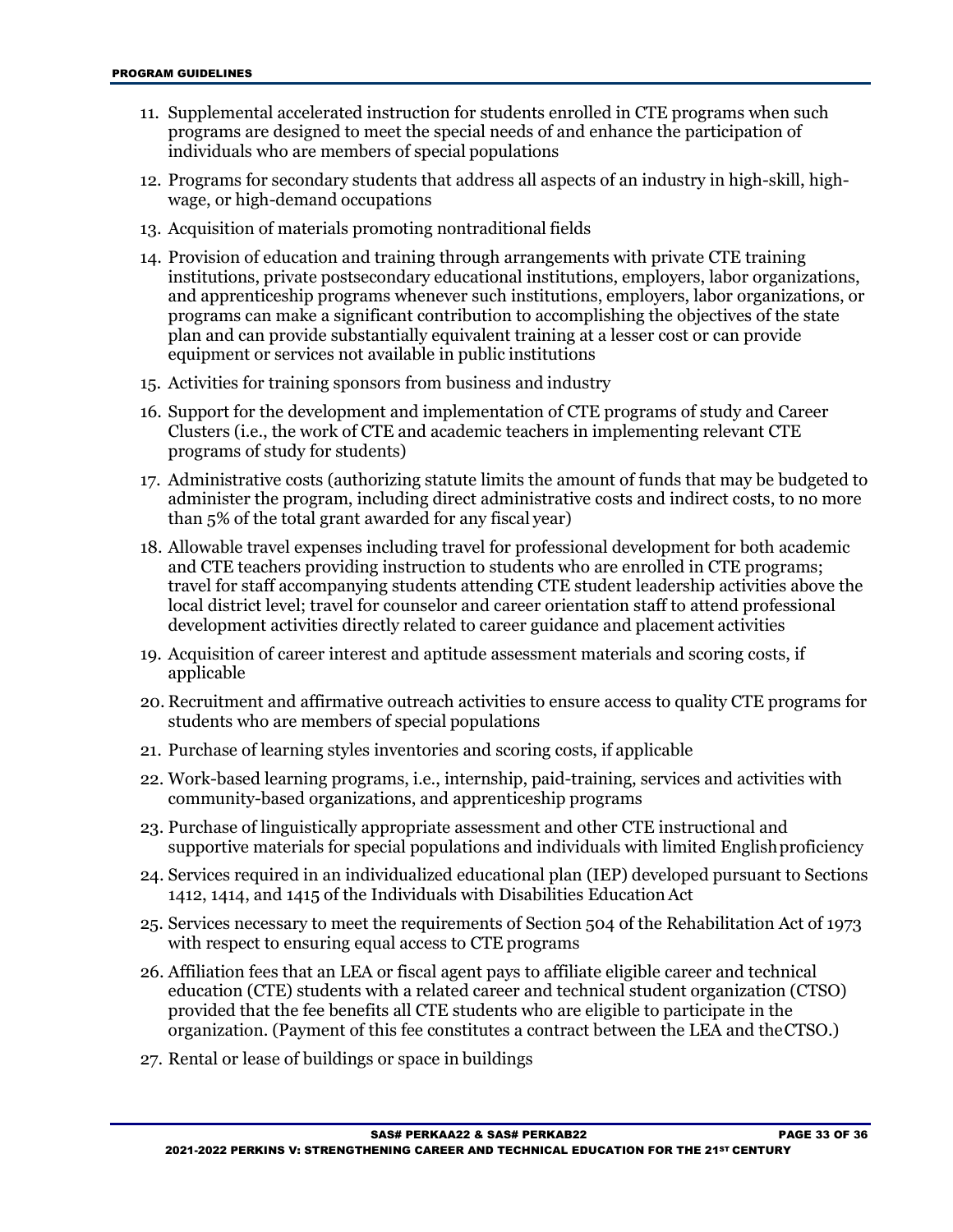- 28. Debt service for lease purchases. Lease-purchase of a facility is allowed only for unique special education instruction or instructionally-related activities
- leadership activities. LEAs must be careful not to supplant CTSO related travel costs if State funds have been used to pay for travel in the prior year. 29. Travel for students, including travel and/or registration fees for students to attend CTSO
- supplies such as paper, pencils, or tissue paper. 30. Consumable supplies that directly support CTE instruction such as laboratory supplies may be purchased with Perkins funds. Perkins funds may not be used to purchase general office

## <span id="page-33-0"></span> **UnallowableActivitiesandUseof Funds**

See the **Administering a Grant page for general guidance on unallowable activities and use of funds.** 

Unallowable activities and unallowable use of funds for this grant may include but are not limited to the following:

- 1.Cost of memberships in any civic or community organization
- 2. Hosting or sponsoring of conferences
- 3. Travel costs for officials such as executive director, superintendent, or board members
- 4. Construction, renovation, or remodeling of facilities
- 5. Food costs, except as specified in the Allowable Cost and Budgeting Guidance section of th[e](http://www.tea.texas.gov/WorkArea/linkit.aspx?LinkIdentifier=id&ItemID=25769814700)  [Administering a Grant p](http://www.tea.texas.gov/WorkArea/linkit.aspx?LinkIdentifier=id&ItemID=25769814700)age
- 6. Alcoholic beverages
- 7. Payment for students who are employed by and receiving training from a private business or organization
- 8. Salaries and bonuses for classroom CTE teachers
- 9. Academic remediation for CTE students
- 10. Any purchase order or encumbrance or obligation placed before the approved project beginning date or after the ending dates of the grant
- 11. In-state travel or per diem in excess of state rates (not to exceed actual costs); out-of-state travel in excess of federal government rates for the locale (also not to exceed actual costs)
- projects or homes, training station visits, etc.) 12. Travel that is required by SBOE rules or that does not improve the program (in-district to visit
- 13. An article of equipment that did not have prior approval from TEA
- 14. Individual career and technical student organization (CTSO) membership dues on behalf of individual CTE students
- 15. Furniture, except when the furniture is considered industry-specific instructional equipment
	- 16. Consumable supplies, defined as items that are expected to be used within a short period of and laboratory supplies time, such as office supplies, paper, computer supplies, building and maintenance supplies,
	- 17. Motorized vehicles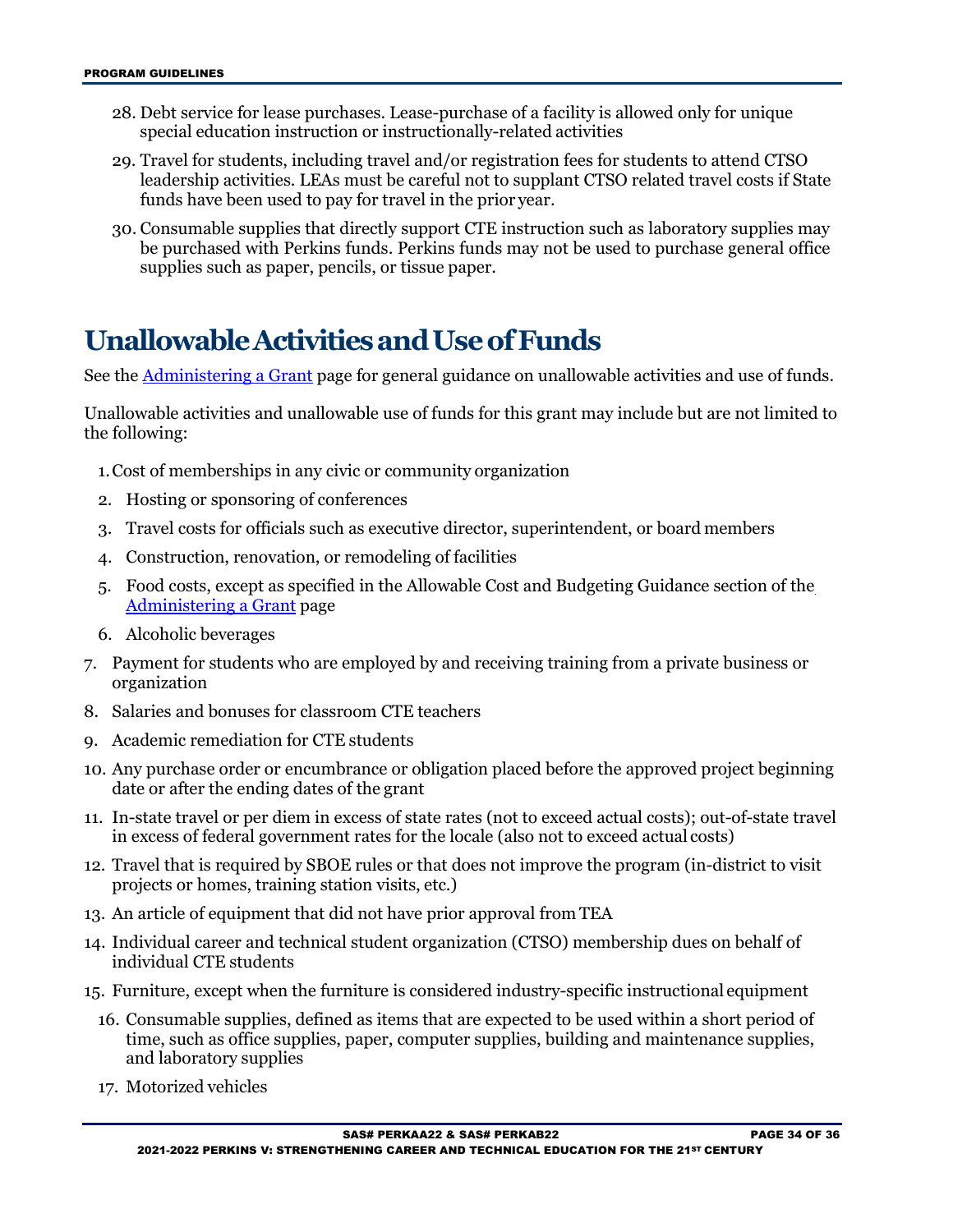- 18. Work-study programs
- in date of the application, whichever is later 19. Payment with 2020–2021 Perkins funds for travel that occurs before July 1, 2020, or the stamp-
- expenditures that occur after August 15, 2021. 20. Pre-payment or reimbursement with 2020–2021 Perkins funding fortravel-related
- 21. Membership fees in professional or social organizations for individual staff
- 22. Insurance coverage for students
- 23. Rental or lease of land
- 24. Audit services for state-funded grants

### <span id="page-34-0"></span>**Limits on Contracted Evaluators**

 When a grantee chooses, or is required under a grant, to hire a contracted evaluator, TEA believes objective is not to be involved in any manner with the provision of program services or activities. Otherwise, the evaluator is, at least in part, evaluating its own services. that- the evaluator must have the capability to remain independent and objective in carrying out the evaluation. "Independent and objective" implies that there is no influence or control, real or perceived, exerted on the evaluator by any person who is involved in the provision of program services. Therefore, the only way in which a contracted evaluator can be truly independent and

 acceptable for the grant writer to receive some information from a potential evaluator to include in design, but communication between the grant writer and evaluator should be limited to that specific In addition, TEA is aware that some grant writers develop and design the grant program, write the entire grant application, and then wish to evaluate the grant program. TEA also believes that this scenario poses a conflict of interest for the evaluator, in that the evaluator is evaluating the grant program that he or she designed, developed, and wrote. Again, it is not possible for the evaluator to function independently and objectively if the evaluator performed in this capacity. It is certainly the evaluation section of the grant application with regard to an appropriate evaluation plan or topic.

Applicants should make every effort to ensure that contracted evaluators be independent and objective.

### <span id="page-34-1"></span>**Federal Grant Requirements**

#### <span id="page-34-2"></span>**Equitable Access and Participation**

See the [General and Fiscal Guidelines,](http://tea.texas.gov/WorkArea/linkit.aspx?LinkIdentifier=id&ItemID=25769819073) Equitable Access and Participation.

This requirement does apply to this federally funded grant program.

#### **Nontraditional Programs**

 practices and bias based on gender. The district should provide CTE programs and instruction for students enrolled in CTE courses that are nontraditional for their gender. Every effort is to be made to eliminate sex bias and stereotyping in curriculum, instruction, and services. Materials and practices (instructional and counseling) should be reviewed for gender equity. If materials or practices are determined to be biased toward either gender, the district should establish and implement a plan that will eliminate stereotypical